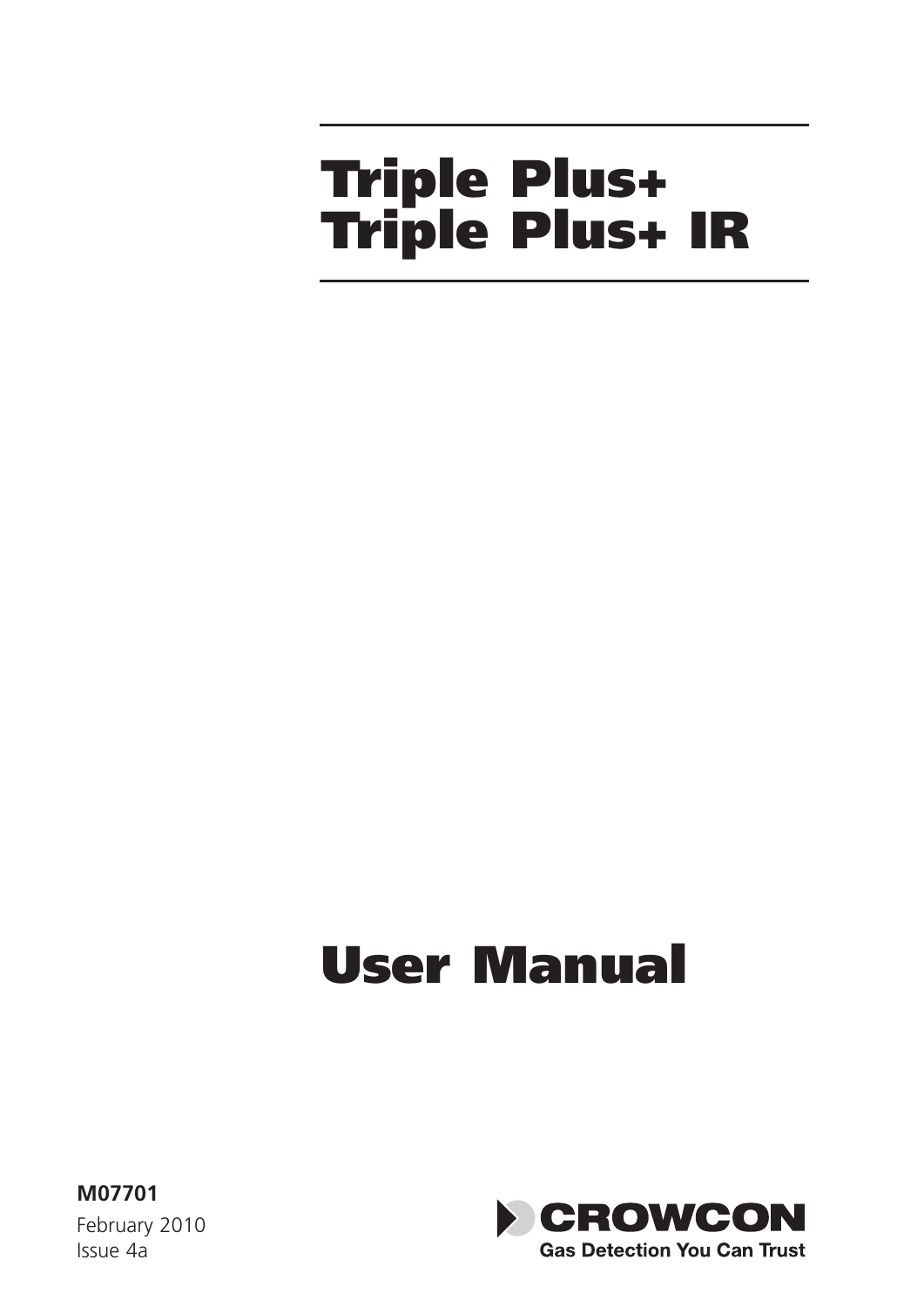**WARNING – Do not change the battery in a flammable atmosphere.**

**WARNING – Substitution of components may impair intrinsic safety.**

**WARNING – Read the instruction manual before use.**

#### **Instructions specific for use in hazardous areas**

The following instructions apply to equipment covered by certificate numbers:

Sira 02ATEX2176X

IECEx SIR06.0084X

The following information covers all relevant points listed in clause 1.0.6 of the EHSR's of the ATEX directive and IECEx Assessment.

The certification markings are as follows:





- **1**. The equipment is Category 2G and may be used in zones 1 and 2 with flammable gases and vapours with apparatus groups IIA, IIB & IIC and with temperature classes Tl, T2, T3 and T4.
- **2**. The equipment is only certified for use in ambient temperatures in the range -20°C to +50°C and should not be used outside this range.
- **3.** Use only battery pack supplied by Crowcon. Charging is only permitted in the non-hazardous area. DO NOT CHARGE IN HAZARDOUS AREA.
- **4.** The equipment has not been assessed as a safety-related device (as referred to by Directive 94/9/EC Annex II, clause 1.5 and IEC Certfication Scheme for Explosive Atmospheres).
- **5.** Repair of this equipment shall be carried out by the manufacturer or in accordance with the applicable approvals regulations.

#### **Crowcon Detection Instruments Ltd 2 Blacklands Way, Abingdon OX14 1DY UK**

#### **Tel. +44 (0)1235 557700 Fax. +44 (0)1235 557749 www.crowcon.com Email: sales@crowcon.com**

© Copyright Crowcon Detection Instruments Ltd 2010. All rights are reserved. No part of the document may be photocopied, reproduced, or translated to another language without the prior written consent of Crowcon Detection Instruments Ltd.

Publication number: M07701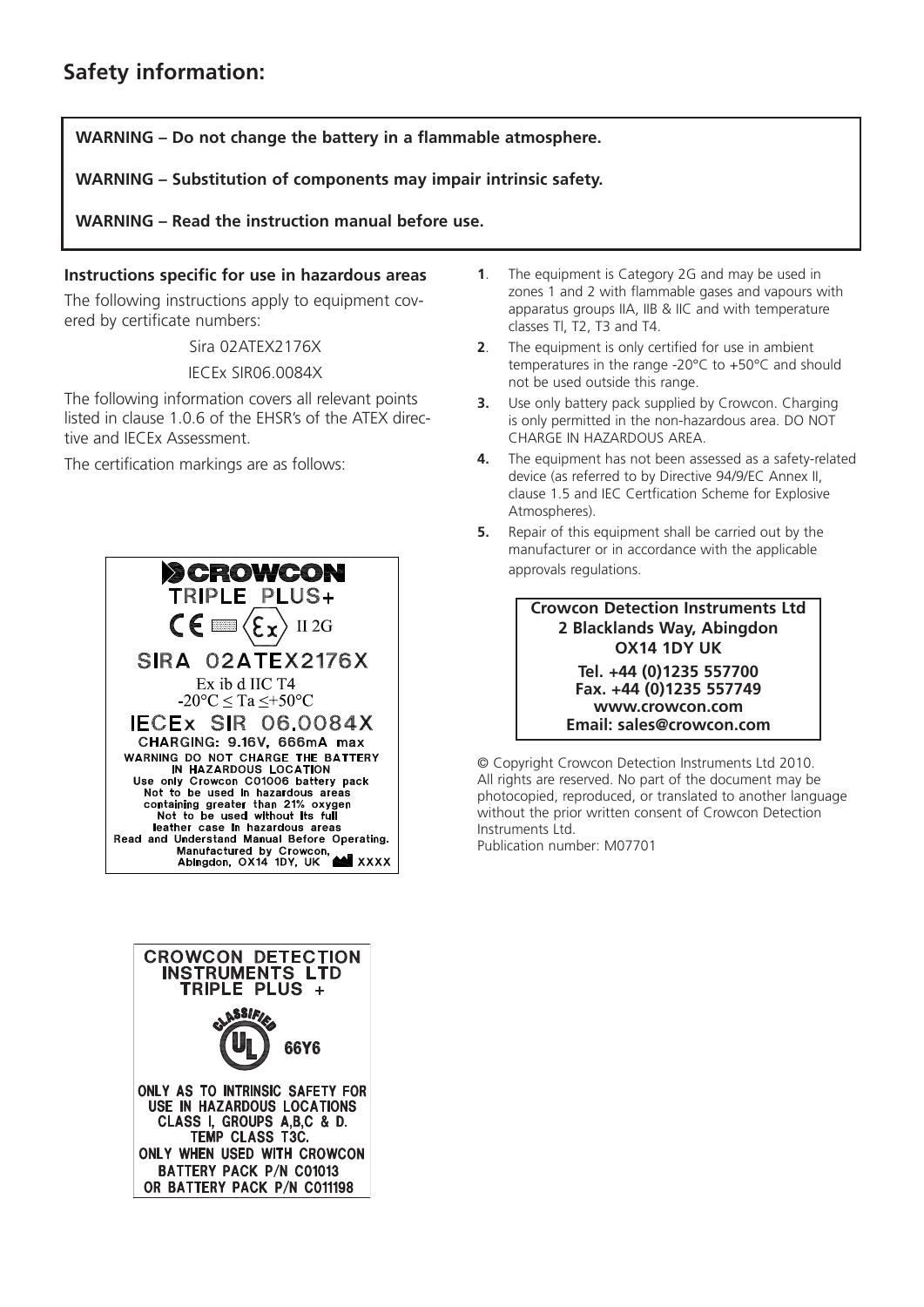### **CALIBRATION CERTIFICATE**

| <b>INSTRUMENT DETAILS</b> |                                                                                                                                   |                                         |                          |               |               |
|---------------------------|-----------------------------------------------------------------------------------------------------------------------------------|-----------------------------------------|--------------------------|---------------|---------------|
| SERIAL NO.                |                                                                                                                                   | UL CLASSIFIED                           |                          |               |               |
| CERTIFICATE NO.           | SIRA 02ATEX2176X                                                                                                                  | $\langle \epsilon_{\textbf{x}} \rangle$ | Il 2G: Ex ib d ILC T4 Gb |               |               |
| <b>TYPE MONO</b>          | <b>DUAL</b>                                                                                                                       | <b>TRIPLE</b>                           |                          | QUADRUPLE     |               |
|                           | <b>FLAMMABLE GAS CHANNEL</b><br>0-100% LEL METHANE<br><b>ALARM SETTINGS</b>                                                       | %LEL/                                   | %LEL /                   | %LEL          |               |
|                           | OXYGEN CHANNEL.<br>$0 - 25%$<br>$\frac{0}{0}$<br><b>ALARM SETTINGS</b>                                                            | 19%/                                    | %123.5%                  | $\frac{9}{6}$ | $\frac{0}{0}$ |
|                           | <b>HYDROGEN SULPHIDE CHANNEL</b><br>$0-50$ ppm/<br>ppm<br><b>ALARM SETTINGS</b><br><b>INSTANTANEOUS</b><br>15 MIN TWA<br>8 HR TWA | 5ppm/<br>10ppm/<br>5ppm/                | ppm/<br>ppm<br>ppm       | ppm/          | ppm           |
|                           | CARBON MONOXIDE CHANNEL<br>0-500ppm/<br>ppm<br><b>ALARM SETTINGS</b><br><b>INSTANTANEOUS</b><br>15 MIN TWA<br>8 HR TWA            | 30ppm/<br>200ppm/<br>30ppm/             | ppm/<br>ppm<br>ppm       | ppm/          | ppm           |
|                           | Special Version                                                                                                                   |                                         |                          |               |               |

| <b>CHANNEL</b> | <b>GAS</b> | <b>RANGE</b> | <b>ALARM SETTINGS</b> |            |          |
|----------------|------------|--------------|-----------------------|------------|----------|
|                |            |              | <b>INSTANTANEOUS</b>  | 15 MIN TWA | 8 HR TWA |
|                |            |              |                       |            |          |
|                |            |              |                       |            |          |
|                |            |              |                       |            |          |
|                |            |              |                       |            |          |
|                |            |              |                       |            |          |

**TEST ENGINEER**  $\mathcal{L}$  $\boldsymbol{I}$ 

CROWCON EQUIPMENT IS TESTED AND CALIBRATED IN ACCORDANCE WITH PROCEDURES REFERRED TO IN CROWCON'S LRQA VALIDATED QUALITY MANUAL, GUARANTEEING CALIBRATION TO ISO9000 STANDARDS OF WITH ISO9001:2008.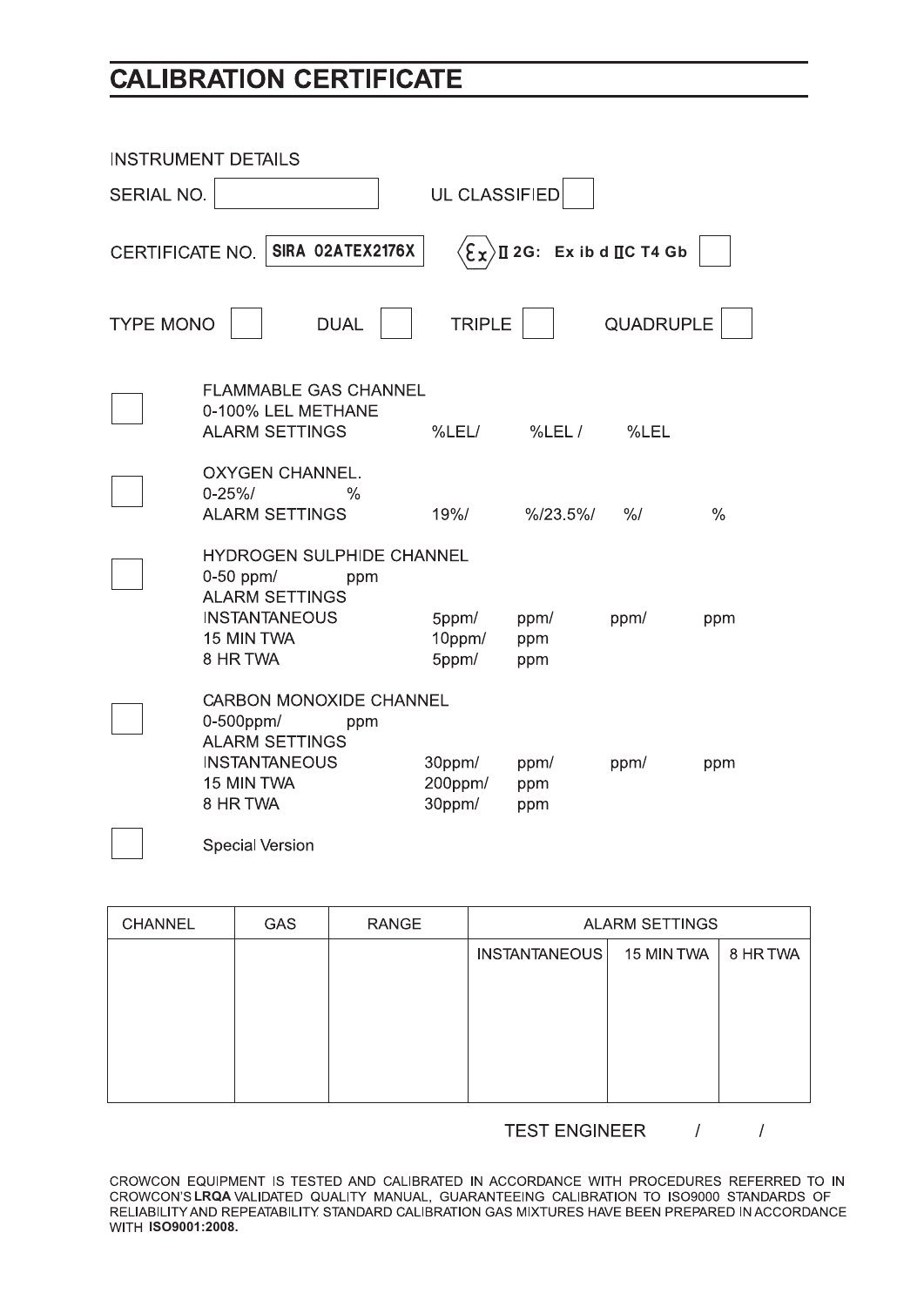## **Contents**

| Appendix 2 - Default Flammable Correction Factors 28                                                                                                                                                                   |  |
|------------------------------------------------------------------------------------------------------------------------------------------------------------------------------------------------------------------------|--|
|                                                                                                                                                                                                                        |  |
|                                                                                                                                                                                                                        |  |
|                                                                                                                                                                                                                        |  |
| Technical update February 2010                                                                                                                                                                                         |  |
| Significant changes have been made to sections: Quick Start Guide, I, II, IV, VI, VII, IX,<br>Appendix 1 since last version Issue 2. Experienced users should review these sections for an<br>update on functionality. |  |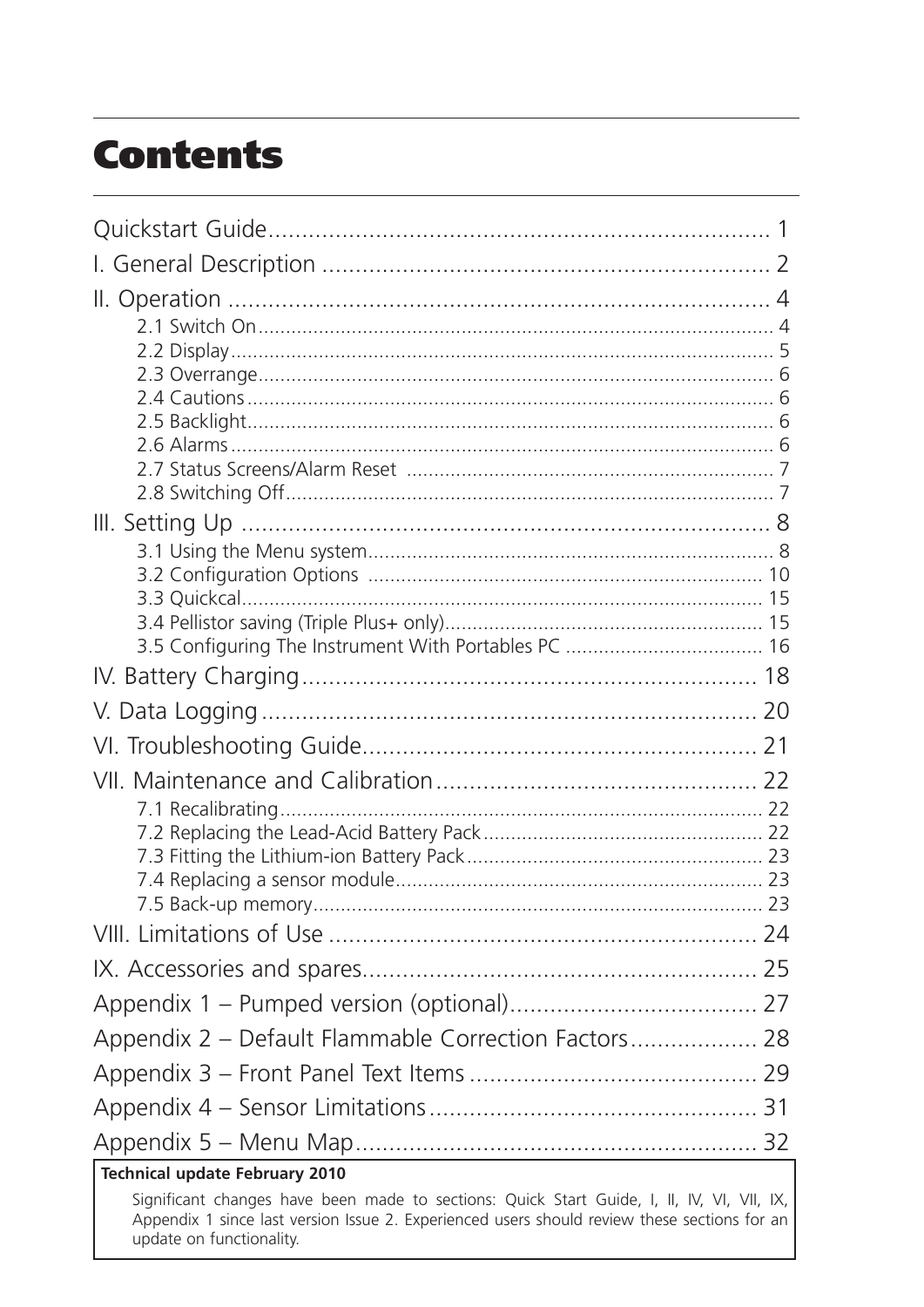## Quickstart Guide

**Prior to first use, the LIBRA Lithium-ion battery pack requires a full 12-hour charge cycle. This will ensure the life of the new battery.**

#### **Turn ON**

Press ON, press the UNMARKED button to reset alarm, green LED flashes and display will show gas levels or display 'MONITORING' if the instrument is in the GO/NO-GO mode (see SETTING UP).

#### **In Alarm condition**

Alarm sounds and the red LEDs flash. Press the UNMARKED button to silence the sounder, the red LED will continue to flash if gas is present.

**Gas display mode:** 'ALARM' flashes next to the hazardous gas name. **GO/NO-GO mode:** display reads 'GAS HAZARD, EVACUATE AREA'.

**Instantaneous and TWA alarms:** Alarm is triggered when the instantaneous threshold is reached. Press the UNMARKED button to silence the sounder, the red LEDs will continue to flash if gas is present. The sounder will be triggered again if a new alarm threshold is reached.

**Low battery:** Alarm will sound when battery is low. Press 'user accept'.

#### **Reset Alarm**

Press the UNMARKED button.

#### **Turn On Backlight**

Press the BACKLIGHT button. It stays on for 30 minutes unless the button is pressed again.

#### **Battery Low**

Green LED flashes quickly, the sounder frequency increases and a warning is flashed on the display. Use cradle charger/interface unit to charge the unit (5 hours for a full charge for lead-acid, 8 hours for Li-ion).

#### **Calibration/Setting up**

Pressing 'CAL' and entering a password enables the instrument to be recalibrated and to change its operating modes and configuration.

#### **Use Of Bulb Sampling Aspirator**

Locate flowhead under lip above sensor apertures and secure with the two half-turn fasteners. Squeeze bulb once every second to obtain the required flow rate of 0.5 litre/ min.

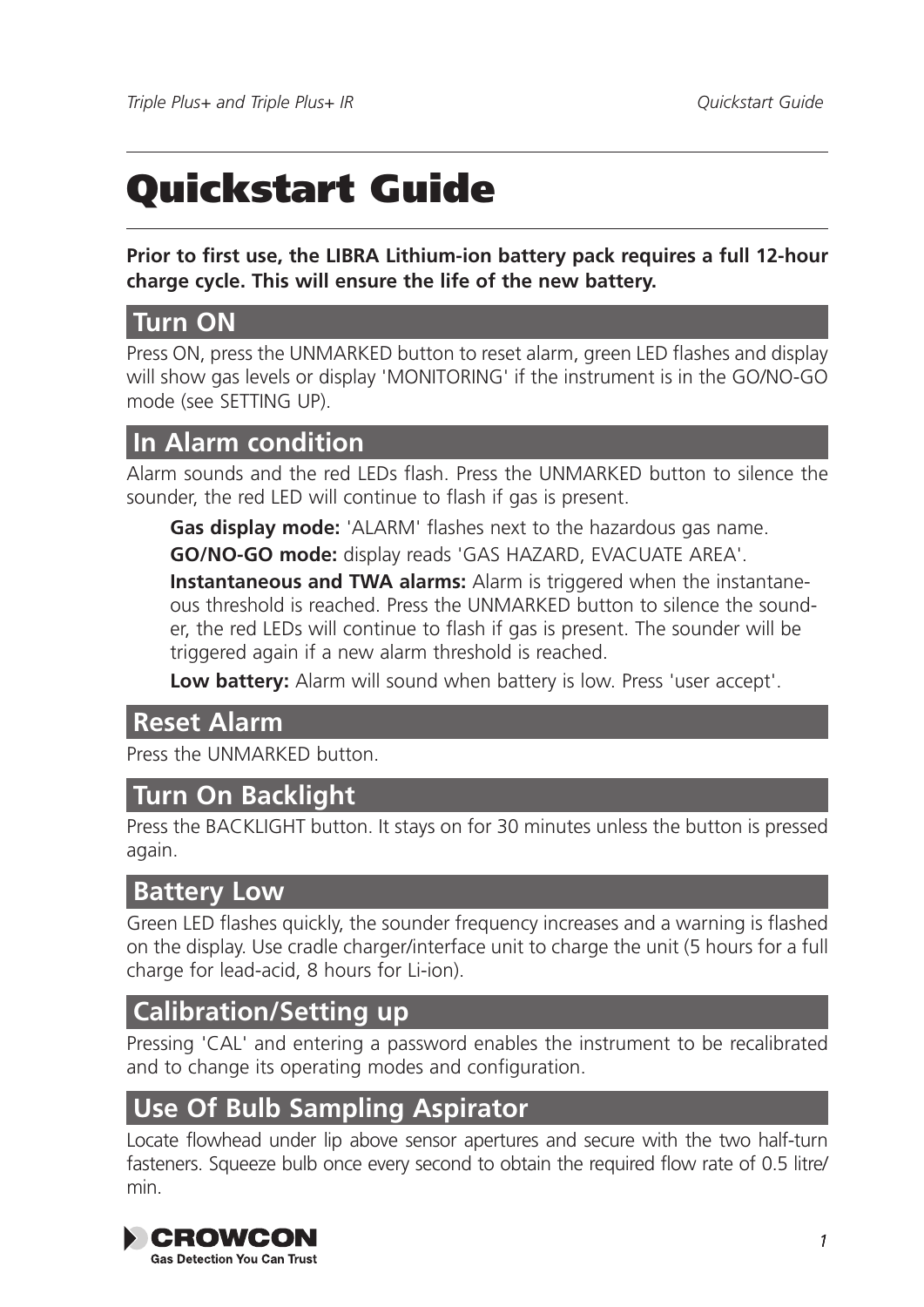## I. General Description

#### **Triple Plus+**

The Crowcon Triple Plus+ is a microprocessor controlled portable gas detector which is capable of monitoring up to four gas types simultaneously and providing warning of hazardous levels. Using electrochemical, catalytic and thermal conductivity sensors, the instrument may be configured to detect any practical combination of oxygen, toxic and flammable gas. See Appendix 4 for notes on sensor limitations.

The built in data logging facility records gas levels of all four channels. The user can choose the intervals at which subsequent readings are taken.They can then be downloaded to a computer. In this way, a detailed evaluation of logged readings of accumulated exposure can be made (see section 5). The user can then monitor patterns of gas leaks and so provide essential information to an incident inquest.

The three part injection moulded TRIAX case is light yet durable and resistant to water and dust. It houses a digital electronic circuit board, up to four sensor modules, a piezo-electric alarm sounder and a power supply board which restricts available current to the rest of the instrument and so ensures intrinsic safety. The battery type is chargeable lead-acid which is accessible via an external hatch to permit easy replacement and maximum instrument usage, but it is more likely that the facility to recharge the instrument with the battery pack *in situ* will be used. Crowcon have recently introduced the Lithium-ion rechargeable battery pack, which offers superior performance over lead-acid batteries. If your detector is not fitted with this new option, please contact your local agent for details. The top panel incorporates a backlit liquid crystal alphanumeric display on which gas levels and instrument messages appear, four embossed tactile push-buttons to control instrument functions, a small green LED which flashes periodically to confirm operation and a large high intensity red LED which flashes when an alarm condition is encountered. Additionally, the top panel includes two small windows through which the instrument sends infrared signals when it is located in its dedicated Charger/Interface unit.

#### **Triple Plus+ IR**

Triple Plus+ IR is a specific version of the Triple Plus+ utilising an infrared sensor for the detection and measurement of hydrocarbons, in place of the conventional pellistor sensor. Using infrared technology in place of pellistor technology has a number of advantages as follows:

(a) No requirement for oxygen in the background gas i.e. operation in inert backgrounds

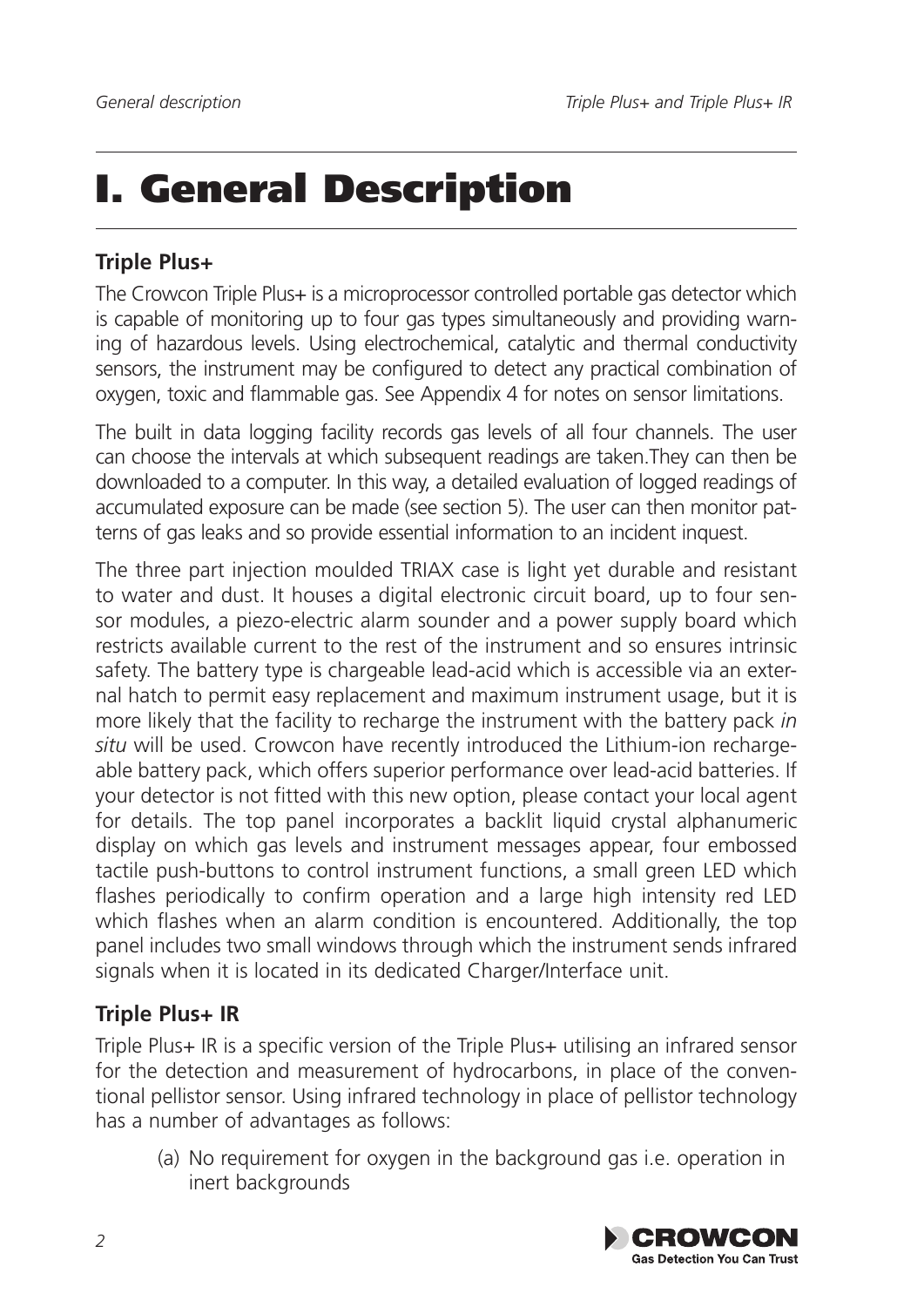- (b) No damage caused by exposure to high gas concentrations
- (c) No poisoning effects
- (d) Ability to measure at % volume levels as well as %LEL
- (e) Fail safe

It must be remembered however that an infrared hydrocarbon sensor will have no response to hydrogen and is therefore unsuitable for use where hydrogen forms a significant part of any potential flammable risk. In order to ensure ready identification of Triple Plus+ IR the membrane switch assembly is yellow in place of the normal orange and carries the name designation 'Triple Plus+ IR'.

The infrared sensor module in Triple Plus+ IR will be supplied with a calibration for one of four hydrocarbon species i.e. methane, propane, butane or ethylene. This calibration is factory set. Whatever the calibrated species the infrared sensor will respond to any hydrocarbon present, but with differences of response to different species. However unlike for a pellistor sensor it is not possible to assign simple correction factors, as the basic relationship between concentration and response of the detector is not linear. An infrared sensor should therefore always be calibrated for the species to be determined or a suitable target. If other specific hydrocarbon species need to be detected, please consult Crowcon as to the optimum calibration.

The infrared sensor in Triple Plus+ IR can be supplied on one of two configurations as follows:

#### **• Single range %LEL**

In this case the Triple Plus+ IR can have up to three other sensors from the standard range of toxic and oxygen sensor modules available.

#### • **Dual range %LEL and % volume**

In this case the sensor module has a second ribbon connector on a side-piece of PCB, and therefore takes up two display positions on Triple Plus+ IR. This allows only two other sensor modules from the toxic and oxygen range to be used. A dual range sensor will always have both ranges calibrated for the same species, and operates in an auto-ranging mode displaying in %LEL terms with no numerical display for % volume until the level of gas exceeds 100%LEL, and in volume terms with no numerical value for %LEL when the level of gas is above 100%LEL. Note also the lower range will always display as %LEL even if the gas is detected in an inert background gas where strictly speaking the mixture cannot be explosive. The display indicates the equivalent %LEL level if the gas were in an air background.

**Note:** It is not possible to have a pellistor or thermal conductivity sensor in a Triple Plus+ IR.

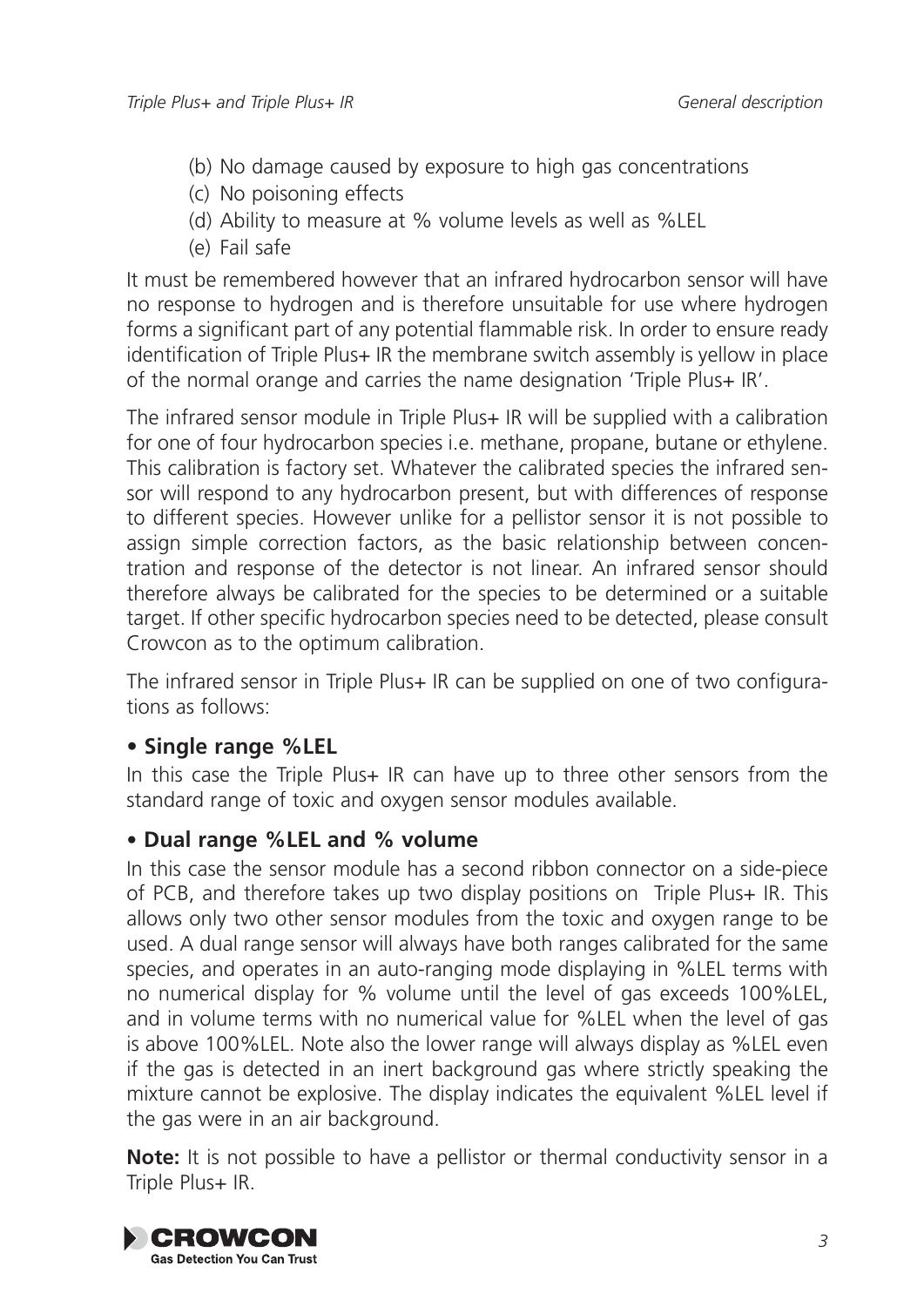## II. Operation

### **2.1 Switch On**

Press the 'ON' button to switch on the Triple Plus+/Plus+ IR. The instrument will display the message 'Crowcon Triple Plus+/Plus+ IR' and the serial number. The unit will test the red alarm LED, sounder and alarm beacons. Press the UNMARKED button to silence the alarm. Note: if the unit is in the presence of a hazardous gas the alarm will continue to operate. If alarms are configured to mute (see MUTE in section 3.2, Configuration Options) then the alarm will not sound and the alarm LED not flash during the switch on process.

After a short pause the display will change to 'Testing System…' and display the current battery voltage. If the current date is past a preset calibration due date, then the instrument will display 'Calibration Due'. See section 3.2 for configuration options. If there are different sensor modules in the instrument compared to when it was last used (possibly indicating sensor failure) the message 'Sensors changed?' will be displayed. If the instrument's configuration has been lost or corrupted, then the message 'Loading default data' will be displayed. With all three of these error/warning messages, the condition must be accepted by pressing the UNMARKED button, indicated on the display with the word CONTINUE above it.

The instrument can alarm on instantaneous gas levels, and on both short and long term Time Weighted Average (TWA) gas exposure levels. Note that the Time Weighted Average toxic gas exposures are reset to zero when the instrument is switched off.

A well charged battery will cause the display to indicate in excess of 5.8 V; it is considered flat at 5.0 V. Below 5.3 V a operational instrument will display a low battery warning; an 'off' instrument will not switch on.

About 5 seconds after the instrument is switched on, the Triple Plus+/Plus+ IR will complete its self-tests and indicate the current gas levels.

If the instrument enters an alarm condition then the sounder will be triggered and the alarm LEDs will flash. Once the gas levels are below alarm levels (i.e. safe gas levels), the alarm warning may be switched off by pressing the UNMARKED button. If alarms are muted the red alarm LED will not flash nor will the alarm sounder sound when the instrument is in alarm - the only indication of the alarm condition will be the word 'ALARM' alternately flashing with the gas value of the channel in alarm.

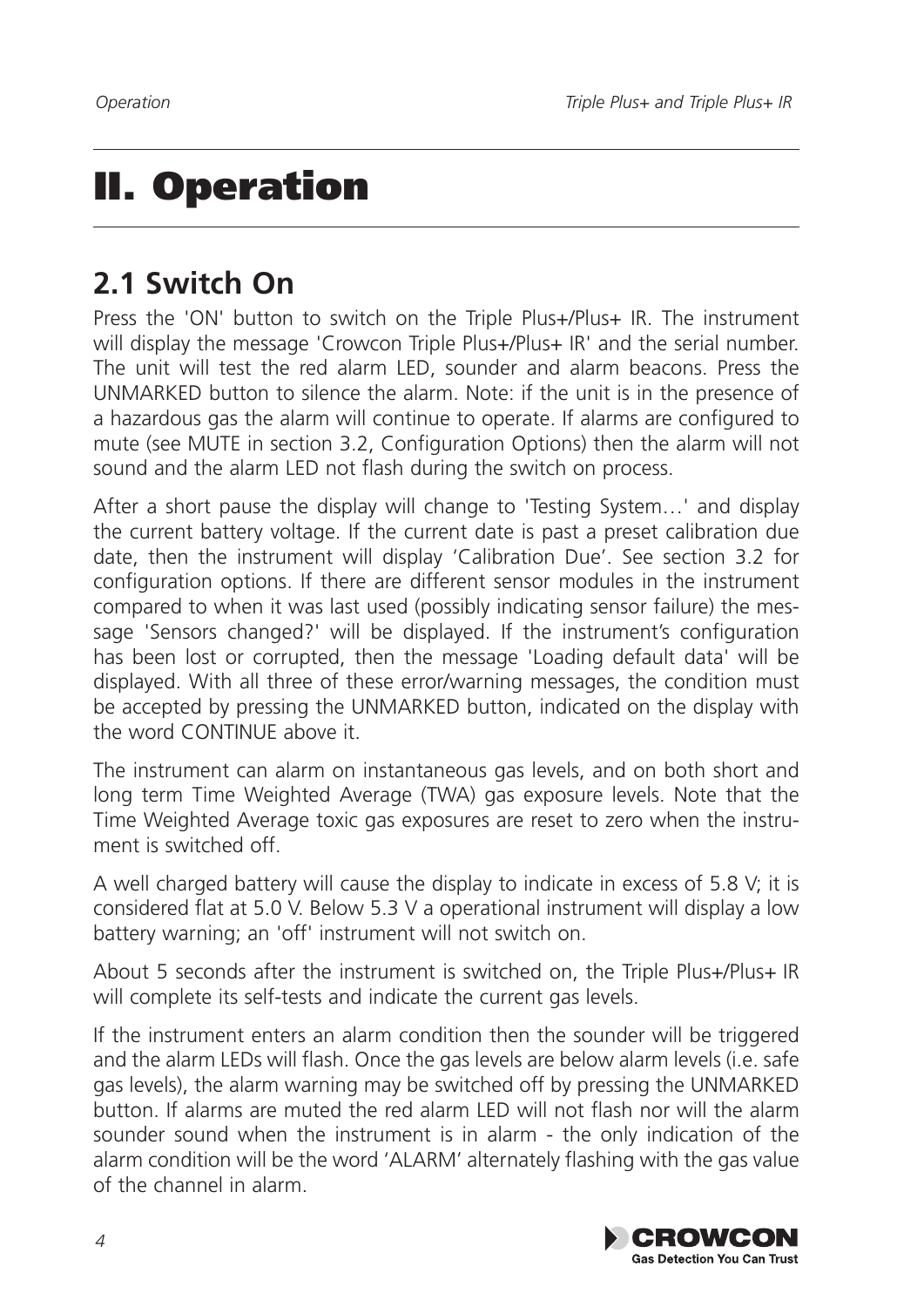### **2.2 Display**

The information on the display is dependent on the type of sensors installed in the instrument. For each sensor module installed, the display indicates the gas concentration, the units of measurement (e.g. ppm) and the channel name (e.g. H<sub>2</sub>S). (Each sensor module contains analogue circuitry to support the sensor and a small digital memory which identifies it to the processor along with calibration data and alarm thresholds.) A quarter of the screen is reserved for each of a possible 4 gas channels, which means that in the popular 'triple' gas configuration one quadrant is left blank. It is often useful to know how the location of the sensor modules relates to the display. When viewing the instrument from the top with the sensor grilles facing away, reading the display from left to right like a book shows the location of the sensors installed from left to right along the front face. The normal mode of operation is diffusion monitoring whereby the instrument constantly samples air in its immediate vicinity.

#### *Display options*

The instrument may be configured into alternative display modes, by the DISPY option (see DISPY in section 3.2, Configuration Options). The ON button can be programmed to switch between modes.

The possible display modes are:

- **Normal:** All gas values, units and names are displayed in real time
- **Average:** The average gas reading since the instrument was switched on is displayed for toxic sensors. This is indicated by flashing 'avg' with the sensor name. Non-toxic sensors will display their normal gas level.
- **Off:** Display reads 'MONITORING' whilst a safe condition is perceived, and flashes 'GAS HAZARD and EVACUATE AREA 'in alarm condition.
- **TWA Toxic:** This display mode only affects toxic sensors, and is indicated by the letters 'TWA' flashing with the sensor name. The gas value displayed will be the current long-term exposure level. Non-toxic gas sensors will display their normal gas level.
- **Peak hold:** This options affects the displayed gas value for all sensors, and is indicated by the letters 'pk' flashing with the sensor name. The highest gas level that has been read since instrument switch on will be displayed, or in the case of oxygen, the lowest level read. The peak that has been retained may be reset to the current gas

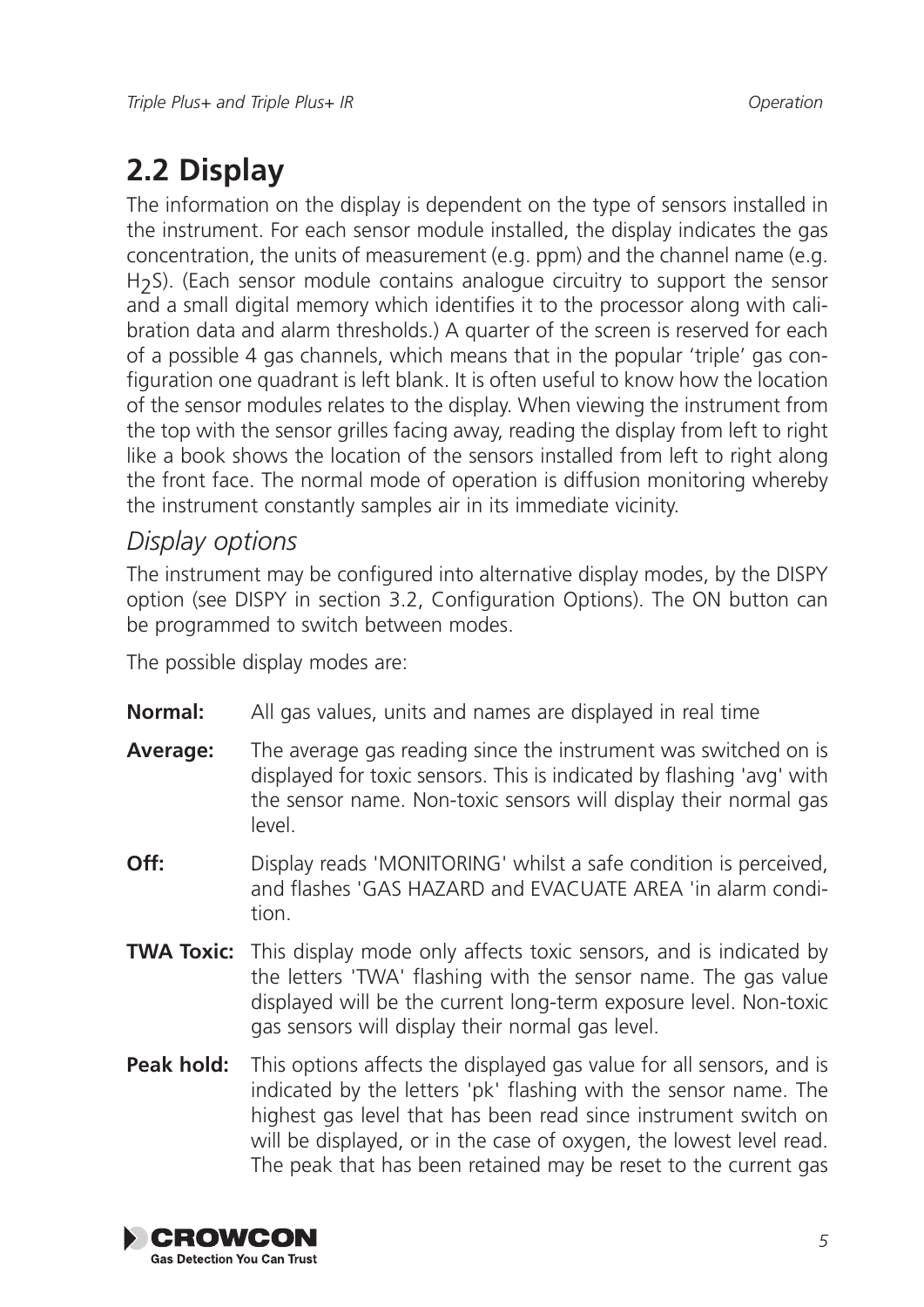level by pressing the UNMARKED button. The peak gas level will then be displayed again from then on.

In addition to the messages described above, if alarms are muted the message 'MUTED' will flash with the sensor name and units.

### **2.3 Overrange**

If a flammable sensor's signal is out of range then the instrument may be configured, via a PC and the *Portables PC software,* to either flash the relevant numbers on the display, or to display a message of the form 'SENSOR FAILURE' and the name of the failed sensor. The alarm sounder will activate. This type of error could indicate a high gas level or sensor failure. Calibration should be checked after such a warning.

## **2.4 Cautions**

Sensors may be adversely affected by exposure to silicones, lead compounds, high levels of hydrogen sulphide and chlorine, and some industrial solvents.

A condition of certification is that the instrument is not used with ethyl nitrate vapours, or in hazardous areas containing IIC gases (e.g. hydrogen, acetylene) where the risk of mechanical damage to the enclosure is high.

## **2.5 Backlight**

In low ambient light conditions, the backlight can be activated to illuminate the display by pressing the BACKLIGHT button. To switch off the backlight press the BACKLIGHT button again, or it will turn off automatically after a configurable timeout period of 10, 20 or 30 minutes. Alternatively, the backlight may be configured to remain on permanently, or to never timeout once switched on. (See LIGHT in section 3.2, Configuration Options). In an alarm condition, the backlight is automatically turned on.

## **2.6 Alarms**

When the Triple Plus+/Plus+ IR encounters an alarm condition the red lights flash, the beacons activate and the sounder emits a loud, fast bleep. Where permitted instantaneous toxic gas alarms may be accepted by pressing the UNMARKED button. In this case, the sounder is silenced but the red lights continue to flash. With instantaneous alarms, the word 'ALARM' will flash next to the gas name. Time Weighted Average exposure limit alarms will flash

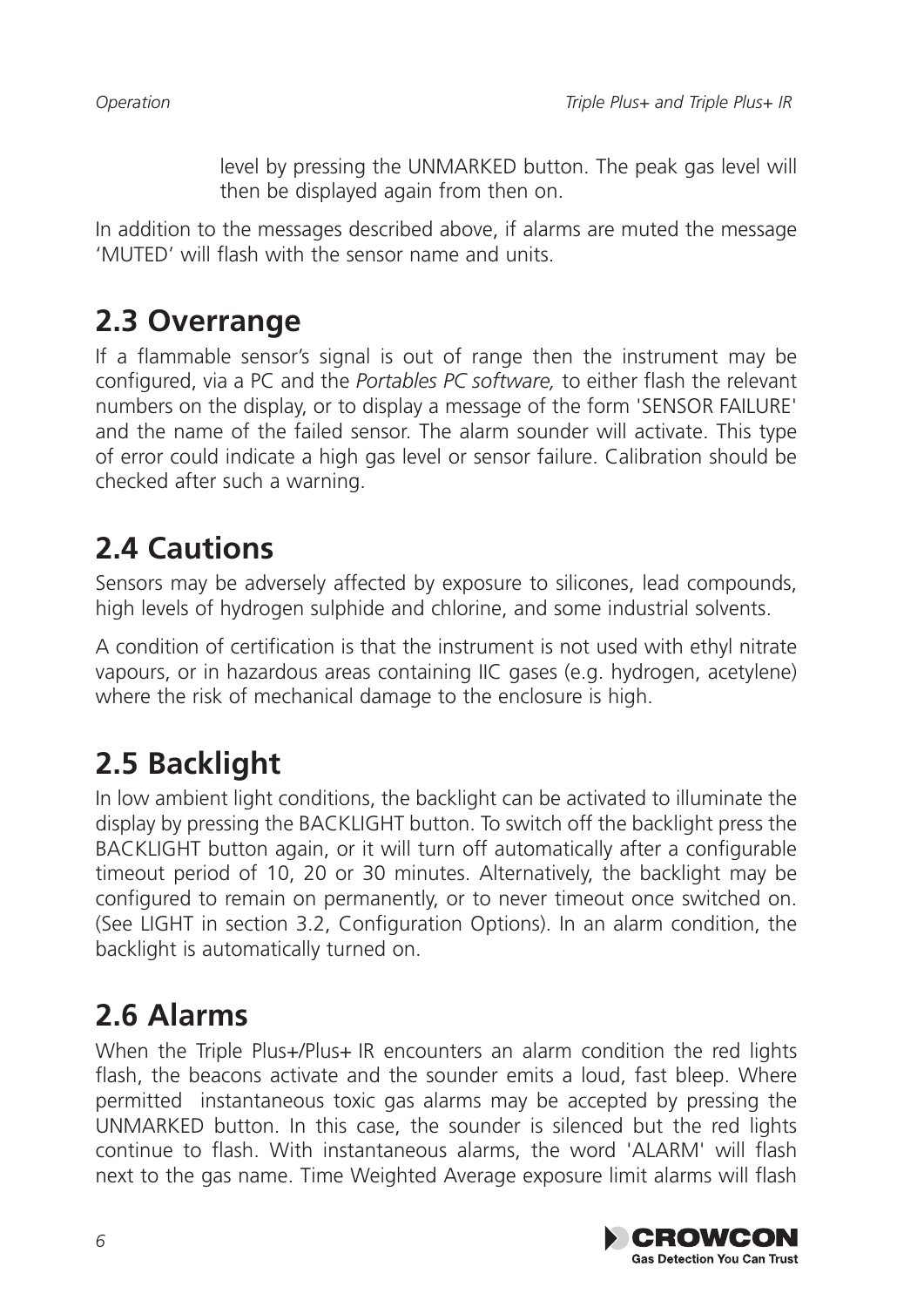the whole display with the warning. All instantaneous alarm types are latching which means that they may only be reset by pressing the UNMARKED button when the gas hazard has passed. If set up for Time Weighted Average (TWA) alarms, the Triple Plus+/Plus+ IR triggers a non-resettable alarm if a short term (normally 15 minute) or long term (8 hour) exposure level is reached. Both TWA alarm types may only be reset by turning the instrument off and on again when the average exposure has fallen below threshold levels. (See Configuring the instrument with *Portables PC software* on setting these levels).

### **2.7 Status Screens/Alarm Reset**

The UNMARKED button has two functions: to reset alarms (see 3.6 above) or to display a series of status screens. To view the status screens press the UNMARKED button when the instrument is not in an alarm condition.

The series of status screens show the following information in sequence. Press the UNMARKED button to move onto the next screen, and eventually back to the main instrument display of gas levels. If the button is not pressed for 20 seconds the instrument will 'timeout' and return to the main gas reading screen.

The date, current time, and the time elapsed since instrument switch on is displayed.

Serial number and calibration due date is displayed.

Alarm 1 levels are shown for all sensors.

Short-term exposure levels are displayed for toxic sensors.

Long-term exposure levels are displayed for toxic sensors.

Currently selected user and site are displayed.

### **2.8 Switching Off**

Provided the facility has not been denied with the SETTING UP function, the Triple Plus+/Plus+ IR may be switched off by pressing the 'ON' button and the UNMARKED button simultaneously and holding them down for about half a second. This prevents accidental switch off through knocking the keypad.

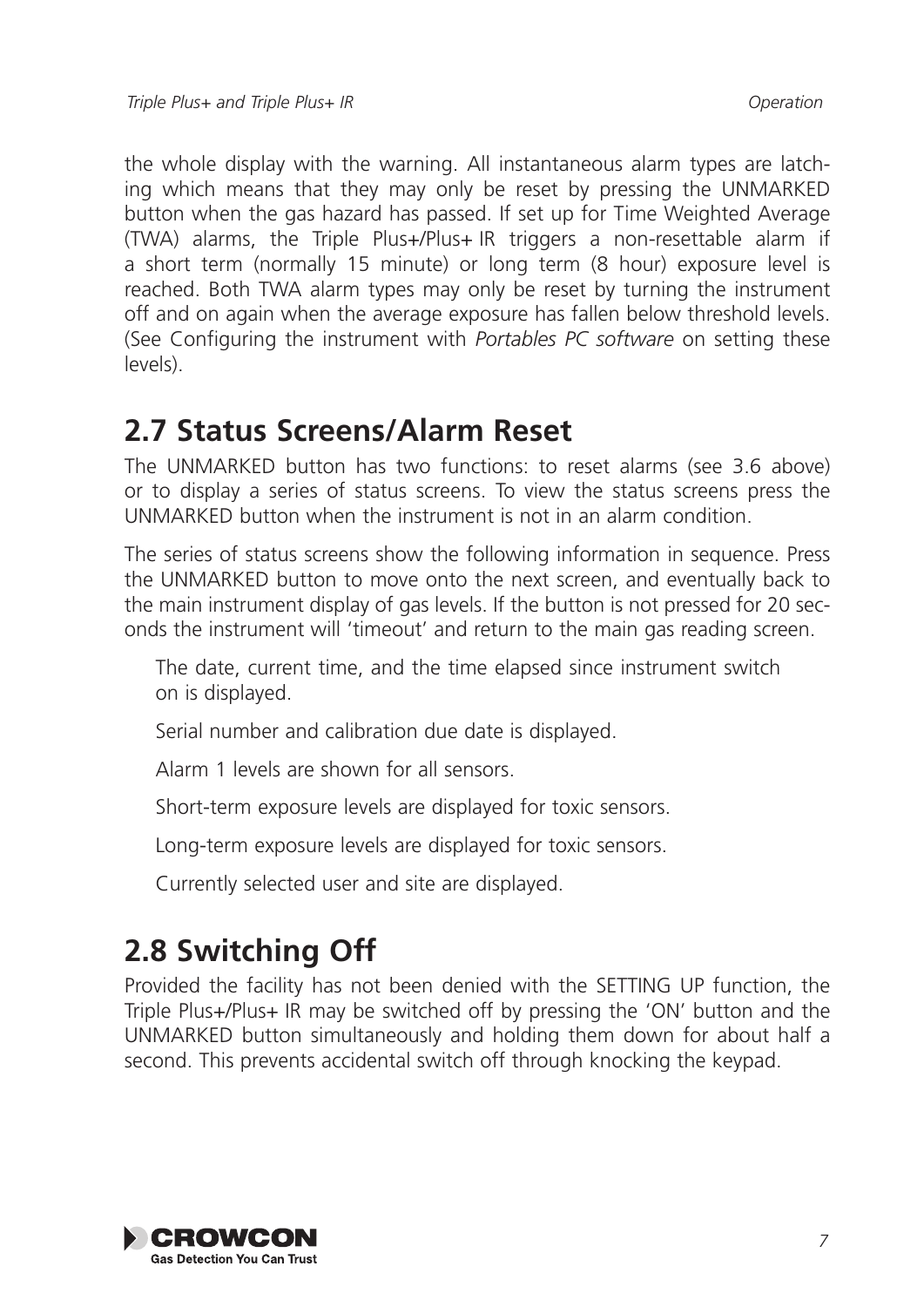## III. Setting Up

The Triple Plus+/Plus+ IR has been designed to display as much or as little information to the user as is required by the controller of the equipment. On the one hand it is a four channel measuring instrument with continuous readout, on the other, a basic alarm only detector with status display and no way of switching it off. This section describes how to tailor the instrument to the application via the front panel buttons. The section on Configuring the instrument with *Portables PC software* details other adjustments that may be made to the instrument*.* 

### **3.1 Using the Menu system**

To access the SETUP menu press 'CAL' button. The screen will display the following:

MENU EVENT LOG

 $\ll$   $\gg$  OUIT LOG

The four buttons have above them a symbol or word: these are the 'soft key' functions currently assigned to that particular key. Use the ON and BACKLIGHT buttons to scroll left and right, the CAL button to quit the menu system and the UNMARKED button to select a menu option. View the road map on page 31 for details of Triple Plus+ configuration menu system.

The options available are:

- **MENU** This selects the configuration menu. It is password protected, and described below
- **EVENT** This marks an event in the data log. There is no menu beneath this option.
- **LOG** This selects the log menu, described below.

#### **How to enter the configuration Menu**

Use the scroll buttons to select the MENU item and press the UNMARKED button. The screen will display 'Password?' Press the buttons in the following sequence within 5 seconds to enter the default password: ON, BACKLIGHT, CAL and UNMARKED. This password can be changed via a PC using *Portables PC software*.

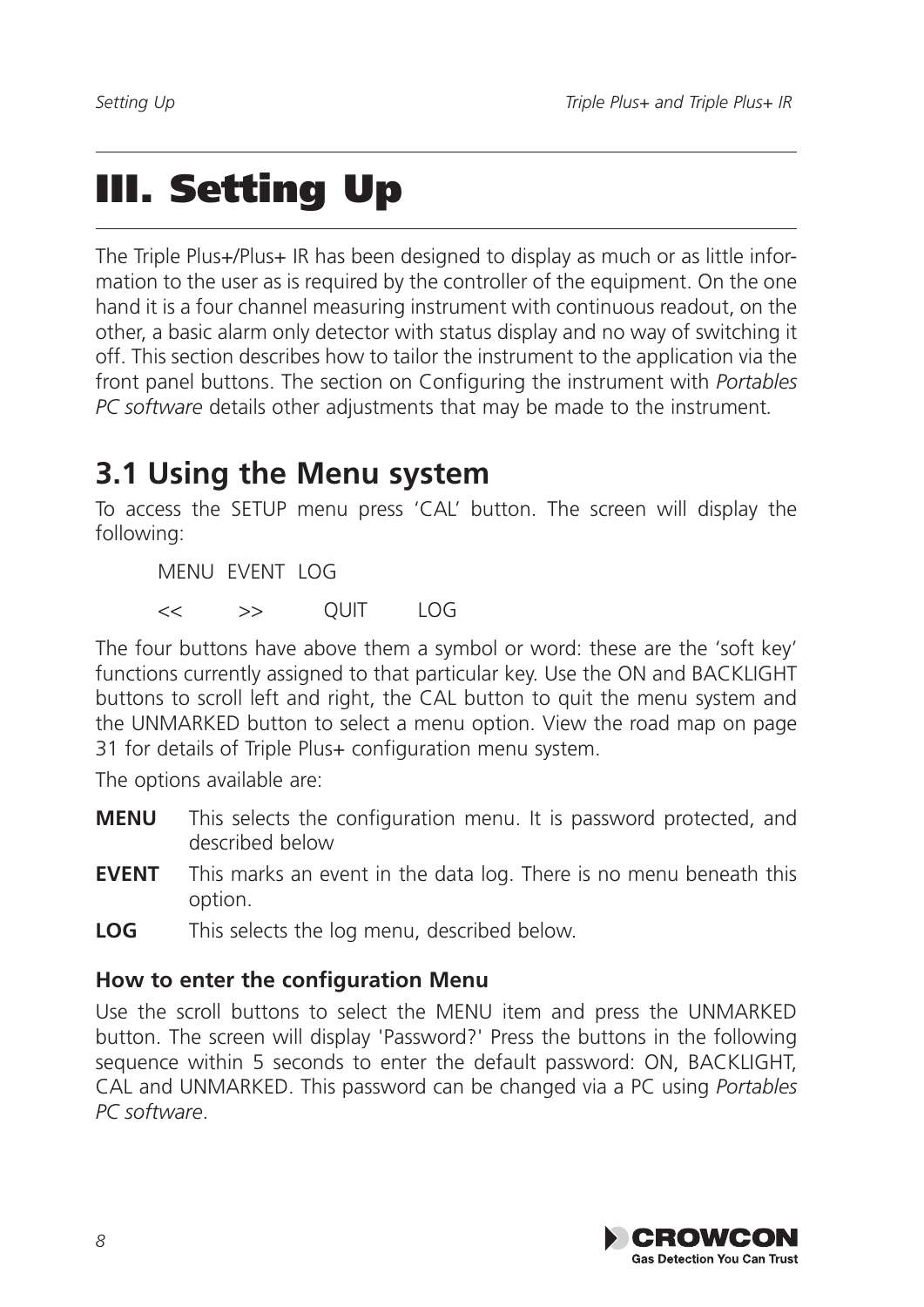#### **How to change an option**

To change an option, use the first two keys, labelled with the << and >> symbols, to change the current selection, and the third key (labelled QUIT) to finish changing the selection. If the QUIT key is pressed and the parameter has been modified then the user is prompted with a save changes message. Two keys are soft key function labelled, one with YES and one with NO. Press the desired button.

For example, to configure the start-up option, from the configuration Menu follow the steps below:

DISPY ALARM ZERO PUMP

<< >> QUIT PUMP

Scroll the menu list to the left until START is selected.

ALARM ZERO PUMP START

<< >> QUIT START

Press the UNMARKED button to enter the START submenu.

START: ZERO & LOG

 $<<$  >>  $\cap$  OUIT

Use the << and >> buttons to scroll through options (Section 3.2). Press QUIT to select option and quit menu.

Save the changes?

YES NO

Press the first button to save the change and move the menu back up a level, and the last key to leave the selection as it was (unchanged) and move back up a level.

The menu system has timeouts on all operations. If no keys are pressed within about 20 seconds the system steps back one level at a time. Changes that have been accepted by pressing YES to the save changes prompt are retained. Any change that has not been explicitly saved will be lost.

The following parameters are modifiable via the instrument front panel buttons, and are displayed on the screen in the following order:

ZERO FLAMM LEVEL PUMP CALIB DISPY ALARM START BUTTN TIME OFF LIGHT

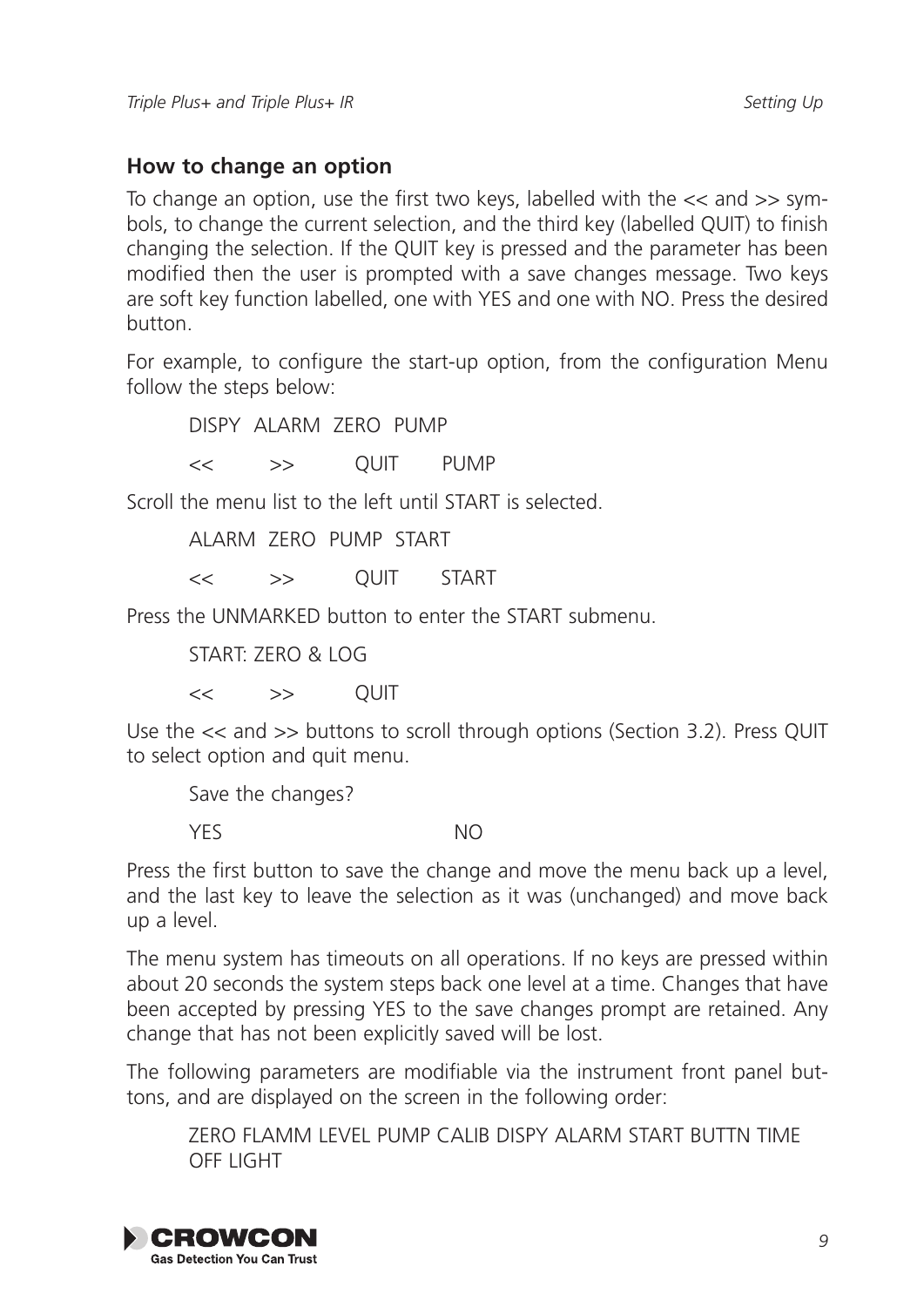### **3.2 Configuration Options**

#### **LIGHT:**

Configures the backlight timeout option to be *NEVER TIMEOUT, 10 MINS., 20 MINS., 30 MINS., or ALWAYS ON*. Whatever option is selected, the backlight will always come on when the instrument is in alarm.

#### **DISPY**

**Display mode**. Configures the instrument display mode, with one of the following options: *Normal, Average, Off, TWA Toxic, Peak Hold*. These are described in the section III Operation. **Note:** the action of the BUTTN option below.

#### **ALARM**

**Alarm mode.** User can select one of the following: *ALL ACTIVE, TWA ONLY, INSTANT.*

Within this option, the instrument may be set up to acknowledge different toxic gas alarm types. Instantaneous mode INST (INSTANT) sets the instrument to alarm as soon as threshold toxic gas level is reached.

TWA mode will cause the instrument to ignore temporary excursions above instantaneous alarm thresholds but to go into alarm instead when the SHORT TERM or LONG TERM exposure levels have been reached. ALL ACTIVE enables both TWA and instantaneous alarm types but allows the user to silence instantaneous alarms (see section 2, Operation).

#### **'ZERO'**

When this option is selected, the instrument will give the prompt 'ZERO ALL?' Only if you are sure that the instrument is in clean air and all sensors have settled down to a steady output should YES be pressed. The Triple Plus+/Plus+ IR then calculates offset correction and gain factors necessary to make toxic and flammable gas channels read zero and oxygen channels read 20.9%. Following a successful zeroing, there is the option to END the set up and return to monitoring, or to CONT to continue with setting up.

#### **PUMP**

Turns the pump on and off. Options are GO and STOP.

#### **START**

Selects functions to be enabled at start up (instrument switch on). Options are: *NOTHING, ZERO, LOG, ZERO & LOG.* 

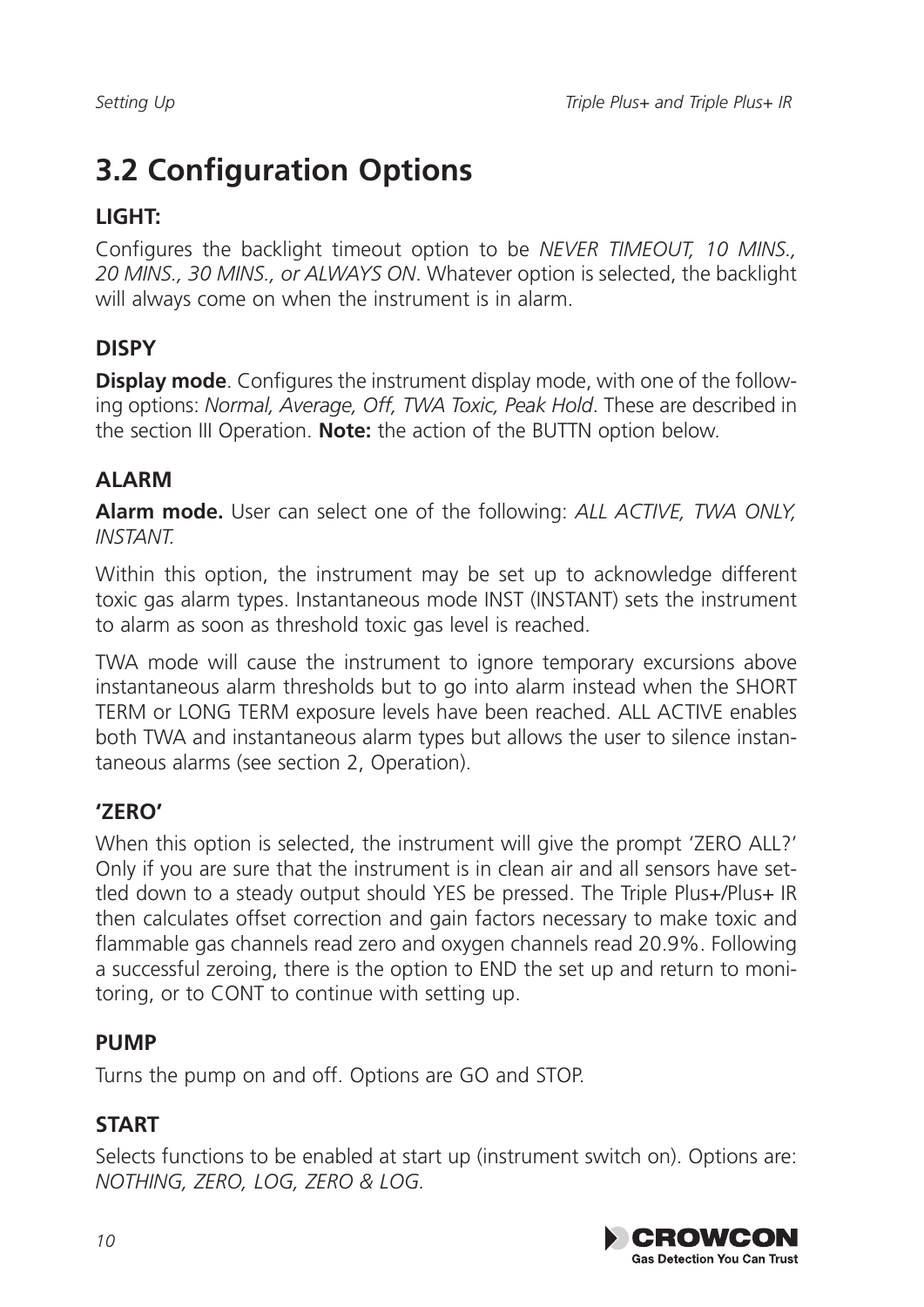ZERO enables the option of zeroing the sensors at start, as per the zero all option above – the prompt to zero the sensor will appear several seconds after start up (to give the sensors time to settle) and will timeout (without performing a zero) if the YES button is not pressed within about 5 seconds.

LOG enables data logging at start up, and ZERO & LOG enables both zero and data logging at start up. Select NOTHING to disable zero and logging at start up.

#### **BUTTN**

The left-hand button can be programmed to perform various functions when the instrument is in normal gas measurement mode. The options available are: *NOTHING, PUMP, PEAK, TWA TOXIC, AVERAGE, NORMAL.*

NOTHING means all special functions on the button are disabled.

PUMP allows the pump to be switched off and on without having to enter the menu system to perform this action.

PEAK, TWA TOXIC and AVERAGE are as per the DISPY functions. Pressing the button when one of these options is selected will toggle the display mode between that set on the button and that set in the DISPY setting.

NORMAL serves a similar function. If the DISPY mode has been set to something other than NORMAL then NORMAL allows the display mode to be toggled from that set in the DISPY option to the normal gas display. **Note:** these display functions have no effect if the DISPY mode is set to OFF, and that the instrument will always start up in the display mode set by the DISPY function. If the MUTE function is enabled then a SILENT ALARMS option will also appear as one of the possible selections in the BUTTN menu. This option allows the programmable button to toggle the MUTE feature between SILENT ALARMS and AUDIBLE ALARMS. Note that when SILENT ALARMS is selected no audible siren will sound when the instrument is in alarm, nor will the alarm light flash. There will be a visual indication of the alarm condition on the instrument's display. When the programmable button is pressed the instrument will issue a double bleep sound as an audible confirmation that a feature has been selected or de-selected.

#### **FLAMM (Triple Plus+ only)**

This selects the flammable gas correction to be used for flammable (pellistor) sensors. It may be set to NO CORRECTION or to one of the gases defined in the flammable correction table. If a gas is selected, then this will change the name on the display and use the selected correction factor for pellistor sensor

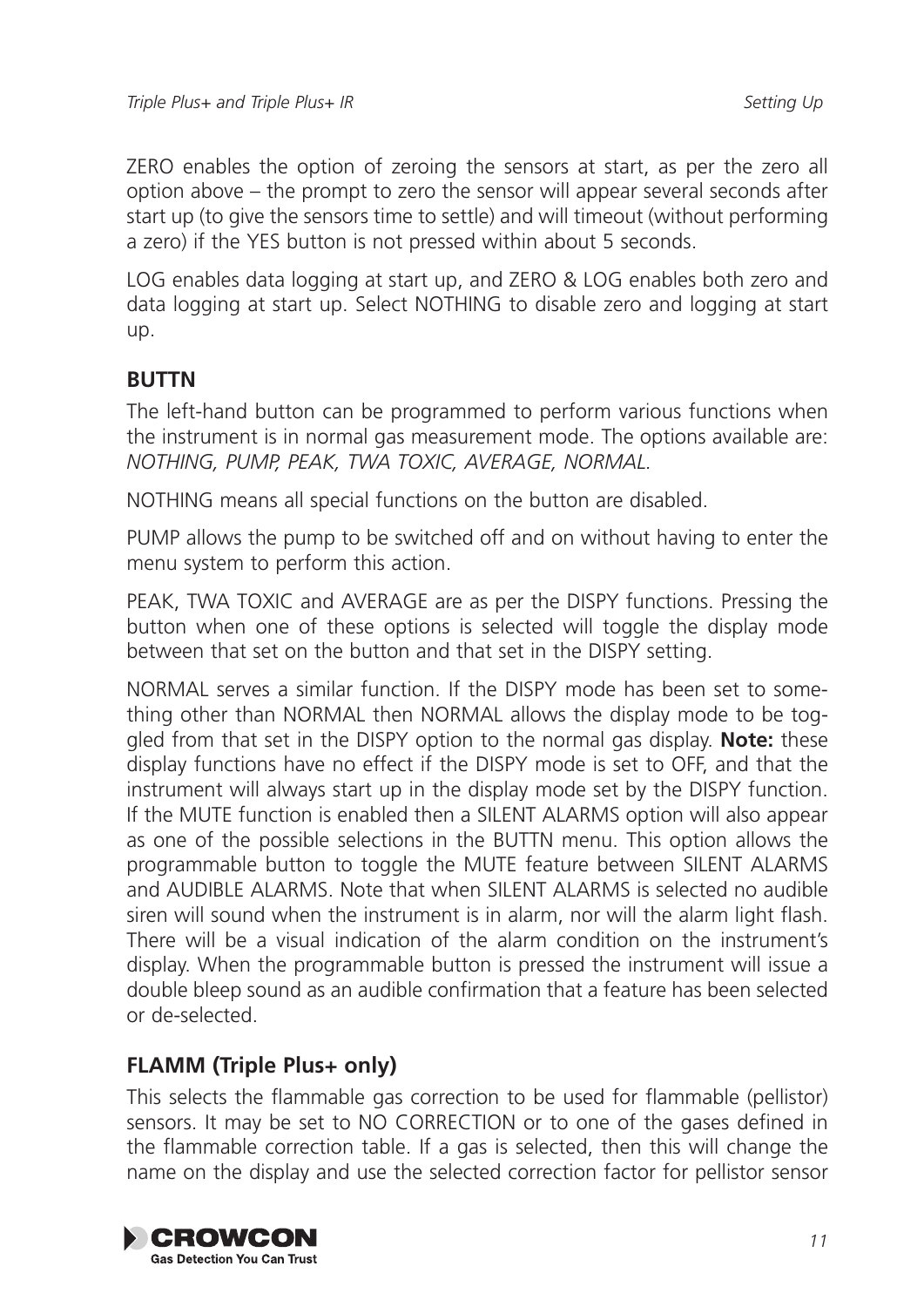modules. The exact list of gases and their corrections are configurable via a PC using *Portables PC* software. The default of gas correction factors for flammable gases with respect to methane and pentane are listed in Appendix 2.

Note: if no table has been downloaded into the instrument then no correction factor can be selected (the only option is NO CORRECTION).

#### **CALIB**

When a calibration is being performed, replace the integral flow plate with the calibration flow plate so the gas is not being sampled by the pump.

This allows re-calibration of the instrument, which must first have been zeroed in clean air. You will need Triple Plus+/Plus+ IR aspirator and a supply of Crowcon calibration gas (see section 7 Maintenance and Calibration). The top line now displays one of the instrument's gas channels. This display will look like:

CALIBRATE: CH4 (chan. 1)  $\leftarrow$   $\rightarrow$  OUIT CAL

Use the first two keys to select the required gas. Press QUIT to move back up a menu level, or CAL to select the gas to calibrate. The display will now change to:

 $CALIBRATE: CH4 = 0$ UP DOWN QUIT CAL

The actual gas reading is displayed on the top line, and should go up when the relevant TEST GAS is aspirated over the sensors. When the reading has stabilised use the UP and DOWN keys to make the reading match the known test gas concentration. Now press CAL to actually calibrate the instrument's gain. QUIT can be pressed to abandon the calibration. If the instrument is calibrated, it will either respond with CAL SUCCESSFUL or CAL FAILED. If the calibration failed the instrument's gain is not changed, and means that either the gas concentration was not equal to the value set (check both and repeat) or that the sensor has deteriorated with use (see section 7 Maintenance and Calibration for sensor replacement).

Note that when calibrating flammable sensors they will always appear in the CALIB menu as the sensor type they really are without any flammable correction factor applied. They should also be calibrated as per the gas they really are, and not as per the gas selected as a flammable correction factor. For example, if there is CH4 (methane) sensor in an instrument, and a flammable correction facor is applied so that the instrument reads PRO (propane) then the sensor would be selected as the CH4 (and not PRO) in the CALIB menu and methane used to calibrate the sensor.

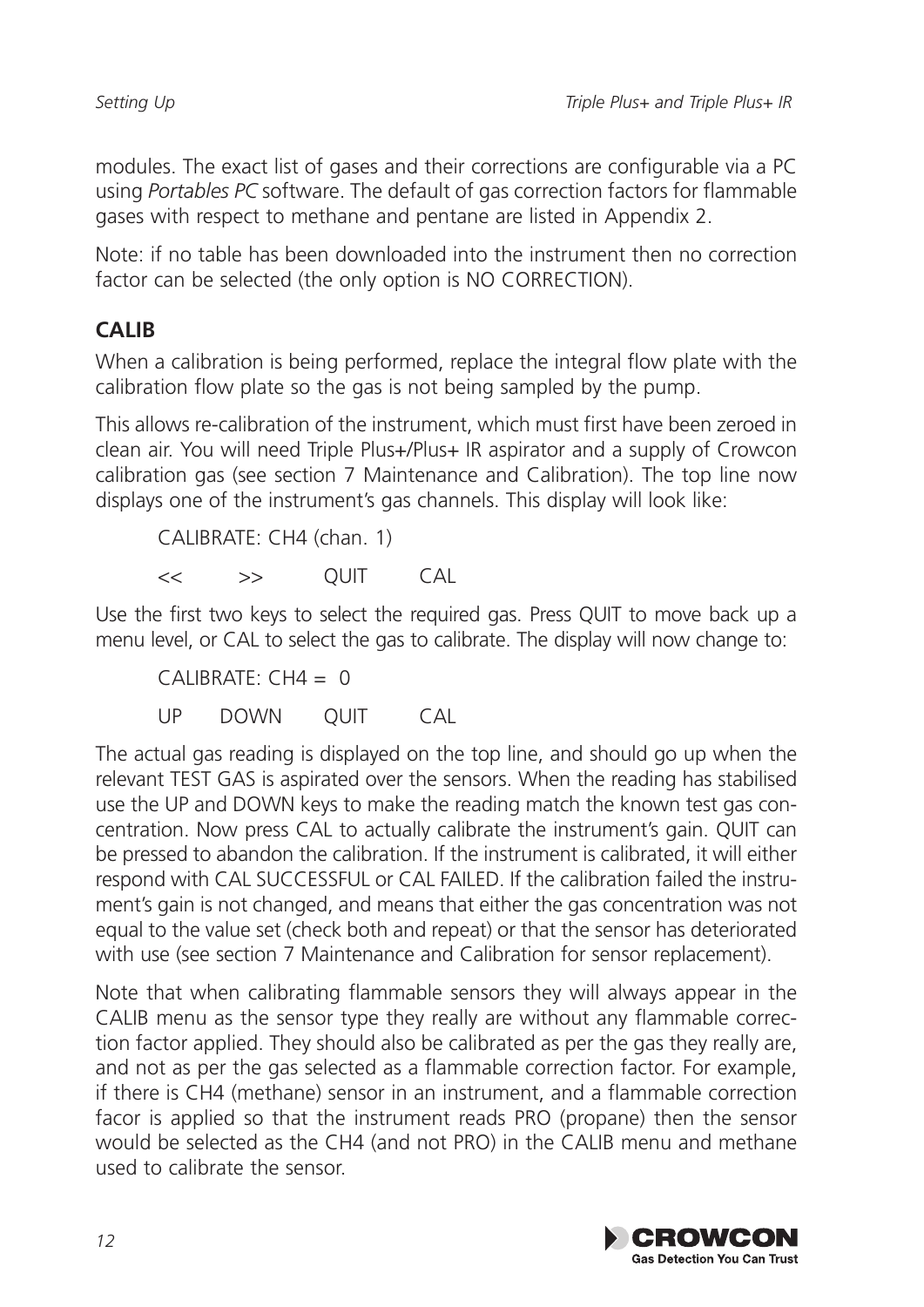**IMPORTANT SAFETY NOTICE:** All units fitted with sensors to measure both %LEL AND %Volume Methane, other hydrocarbons or "flammables"

To avoid potential damage to the pellistor sensor used for measuring % LEL methane when calibrating the IR or thermal conductivity sensor used for measuring % volume methane, the following precautions must be observed. Failure to follow this guidance may permanently damage the pellistor sensor, resulting in unsafe, erroneous readings and the need to replace the sensor. If the guidelines are followed the sensor should provide long and reliable service.

#### **Special Calibration Precautions**

- 1. Perform a Zero on the unit in clean mobile air as normal.
- 2. Apply 2.5 % Volume Methane gas using the flow plate and calibrate the %LEL flammables sensor to either 50.0% LEL (areas covered by ISO10156) or 56.8% LEL (areas covered by ATEX / IEC 60079-29- 2007).
- 3. Prepare to apply two samples of methane gas to the unit in quick succession: first 6% Volume Methane, and then 50% Volume Methane. Applying 6% Volume Methane will set the pellistor into save mode so it will not be damaged by applying higher volume levels of calibration gas.
- 4. Stop the flow of 6% Volume Methane and follow it within one or two seconds with 50% Volume Methane. Avoid the introduction of air, for example by using a three-way valve.
- 5. Calibrate the % volume flammables channel as normal and then turn off the gas supply. DO NOT purge the gas line with air.
- 6. Remove the flow plate and check that both flammables detectors return to zero reading.
- 7. For units calibrated with hydrocarbons other than methane the levels above should be scaled according to the relevant LEL levels.

#### **TIME**

Selecting this will give a display of the form:

CURRENT TIME: 21:48:00 HOUR MINUTE QUIT

Press the key labelled HOUR to increment the hours and the key labelled MINUTE to increment the minutes until the correct current time is displayed

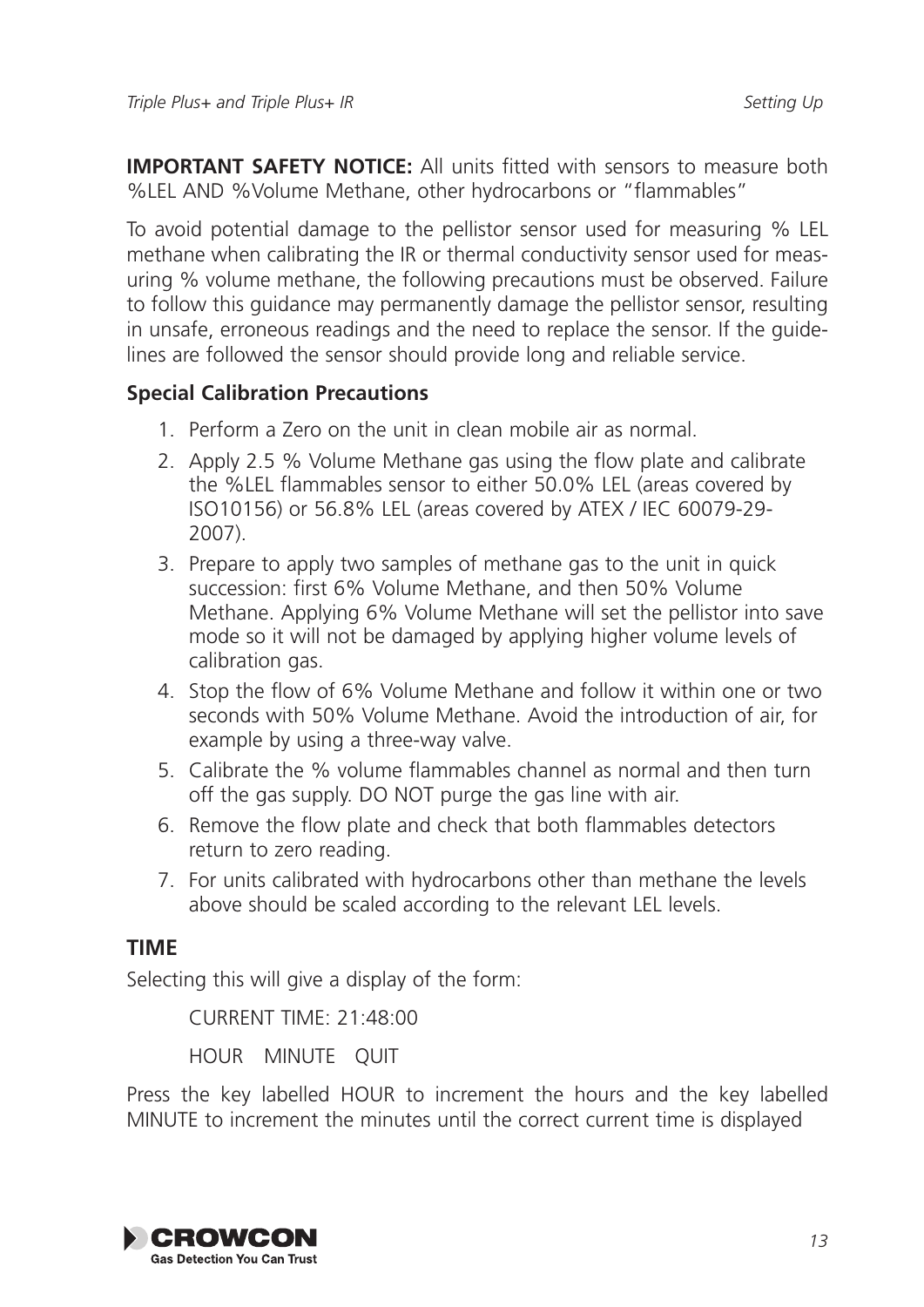#### **OFF**

Two options: OFF ENABLED, OFF DISABLED. Determines whether the instrument can be switched off.

#### **MUTE**

If the mute function is enabled (which can only be done via *Portables PC*, see section 3.5. PC interface and software) then a MUTE option will appear within the menu system. This option can be selected as either SILENT ALARMS or AUDIBLE ALARMS. If SILENT ALARMS is selected then the word MUTED will flash on the main display with the gas units and name, no audible alarm will sound when an alarm is triggered, nor will the alarm LED will flash. There will be a visual indication of the alarm condition on the instrument's display. Note: this option will be ignored when the instrument's display mode is selected as OFF.

#### **LEVEL**

This option displays and allows modification of alarm 1 for flammable LEL channels. Use the two keys labelled on the display as UP and DOWN to adjust this alarm level between to the required value.

**Note:** Crowcon does not generally recommend that alarm levels be set to a level that is less than 5% of the sensor's range because of the possibility of spurious alarms being triggered.

#### **LOG MENU**

The LOG MENU acts similarly to the MENU system just described. Options are: *START or STOP.* One of these two options is displayed depending on the current state of the data logger. Press START to turn data logging on, and STOP to turn logging off.

#### **USER**

Allows selection of a user name, which is used in the data log (see section 3.5). The act of changing the user is an event which is logged by the data logger.

#### **SITE**

As user, but site location.

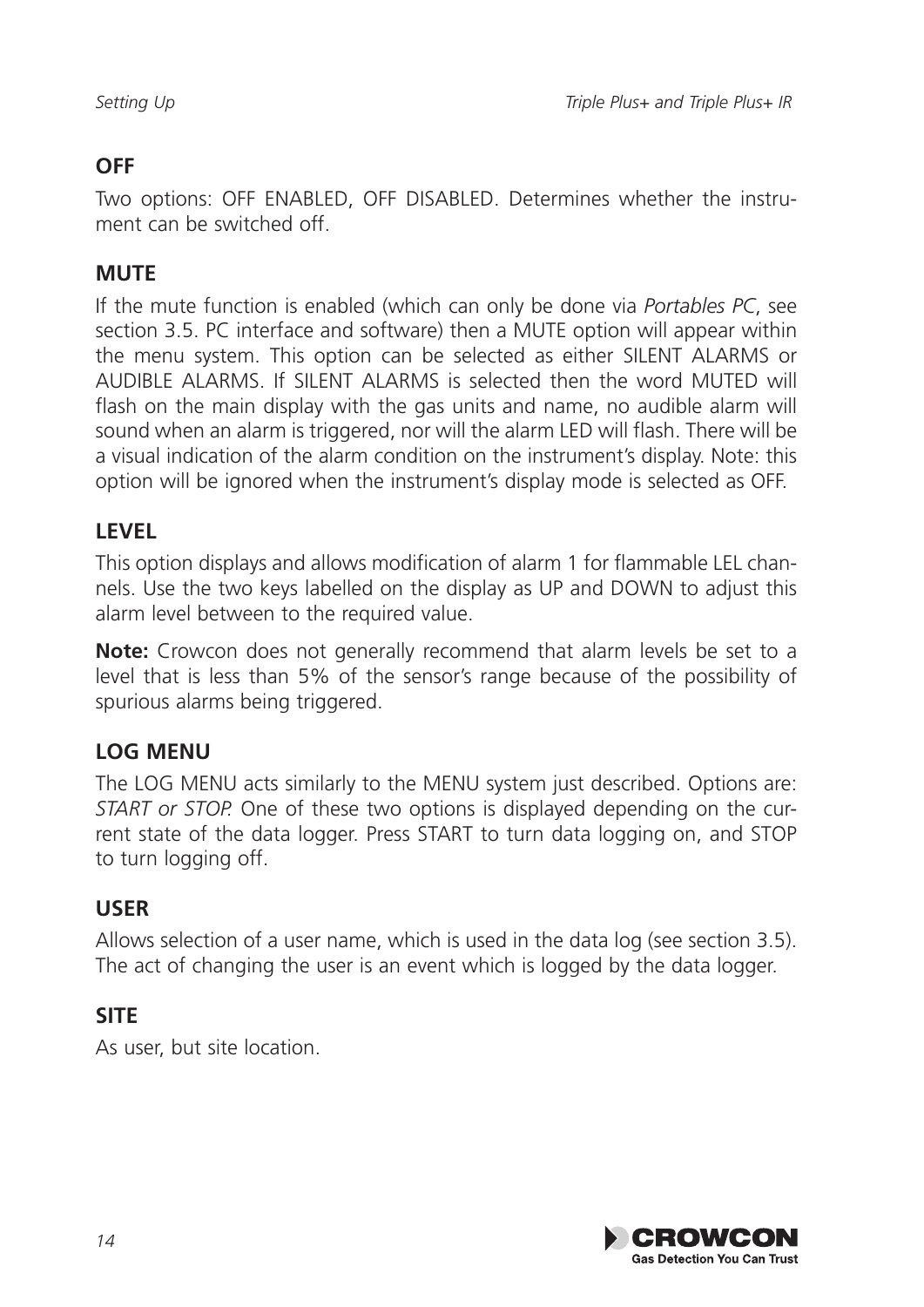### **3.3 Quickcal**

The instrument has the ability to perform a 'quick calibration' of four gas channels: CH4; CO; H2S and O2 in 'one go'. The system prompts the user through the procedure. Before QuickCal is initiated, the instrument should have been zeroed. Now follow this procedure:

Press both of the middle 2 buttons, and hold them down for 5-7 seconds. The instrument will announce that the Quick Calibration has been initiated, and remind the user that the instrument should have been zeroed before this procedure is invoked.

The instrument will now alternately flash the gas concentrations it is expecting to be applied and the prompt CALIBRATE ALL INPUTS, with the two outer keys labelled with YES and NO. Pressing YES moves on in the QuickCal sequence, NO abandons the QuickCal and the instrument returns to the normal gas monitoring screen.

The instrument will now issue the prompt 'Is gas on sensors?' with the two outer keys labelled YES and NO as before. Ensure the correct test gas is applied to the instrument, and press YES. Pressing NO returns the instrument to the normal gas monitoring display.

If YES is pressed the display will change to SENSORS SETTLING, with a line of dots appearing on the bottom line of the display to indicate the instrument is working. The instrument will now wait until there appears to be a good steady flow of gas, and then the calibration will be performed. If the instrument perceives that the gas level is not steady then the message 'Gas not stable!' will be displayed and the calibration aborted.

If all channels are successfully calibrated the instrument will display the message 'Calibration successful', otherwise the message 'Calibration failed!' with the list of gases that failed the calibration displayed.

When performing a calibration with a gas from a pressurised source, the instrument's pump (if present) should always be turned off.

### **3.4 Pellistor saving (Triple Plus+ only)**

To avoid the pellistor sensor being damaged by exposure to excessive levels of flammable gas, it is protected automatically. Pellistor saving may be triggered in two ways: On dual range flammable instruments (i.e. those with a pellistor measuring LEL and a thermal conductivity block measuring % volume) a percentage volume of gas may be specified at which the pellistor will be switched off. This percentage is configurable by computer using the *Portables PC* software, and is 5% by default (see below).

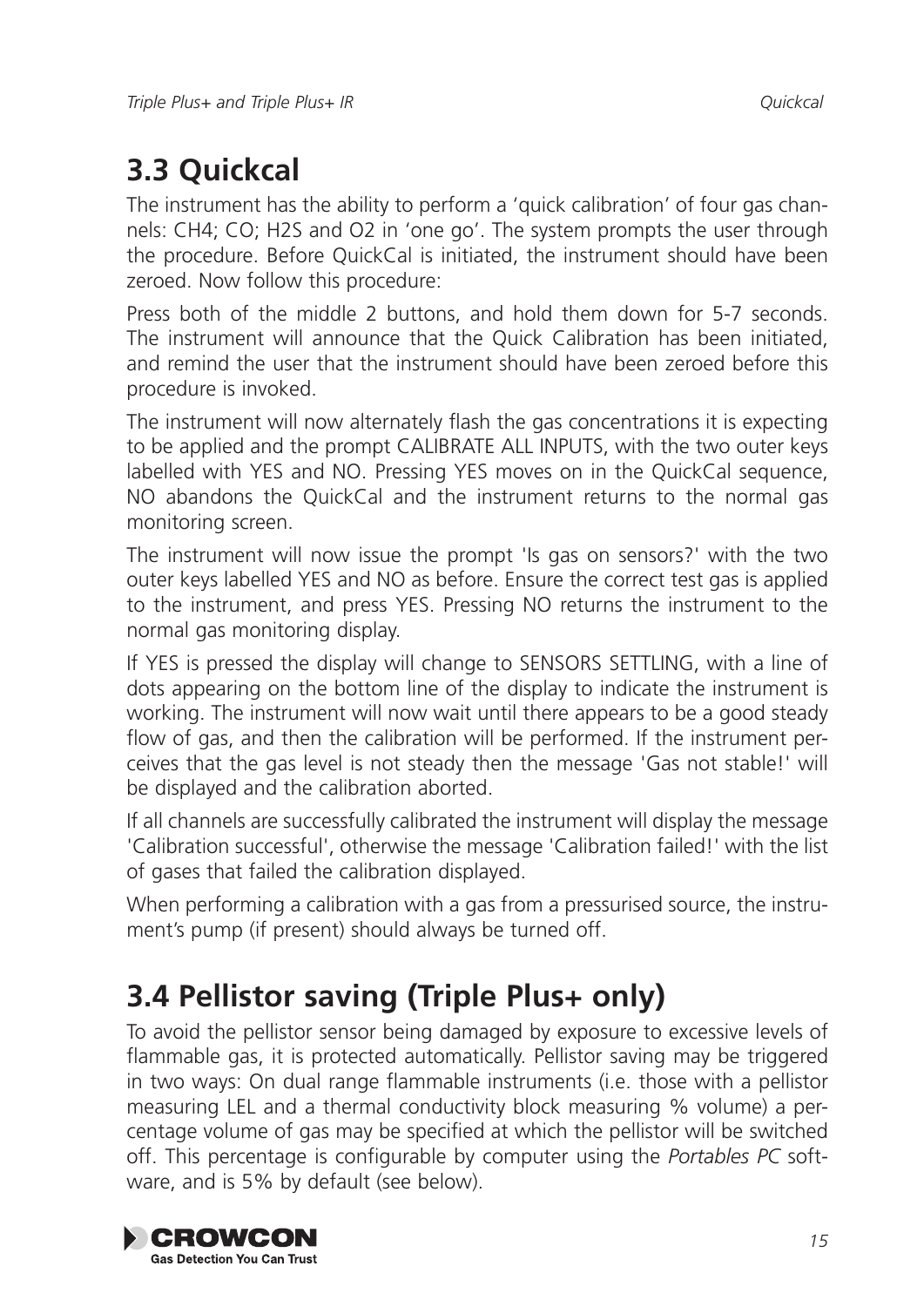Additionally, a pellistor will switch itself off if it reaches a reading of 105% LEL or more – this action will happen irrespective of whether a % volume sensor is also fitted. If a pellistor switches itself off then it will stay off until it is manually switched on. This happens by pressing the unmarked button. The pellistor will warm up for 5 seconds before the pellistor channel will read.

Pellistor saving is indicated on the display by the gas level being blank for the flammable block.

### **3.5 Configuring The Instrument With Portables PC**

The following configuration settings may ONLY be set via *Portables PC*. The function of these parameters is explained here. See the *Portables PC* documentation for details of how these parameters are accessed and modified. Note that *Portables PC* also allows the parameters configurable via the front panel to be configured via a PC.

**CONFIDENCE BLIP** The green LED will always flash once every three seconds. This option determines if an audible blip is also made.

**LOG PERIOD** Allows setting of the data logging period, anywhere from 1 second to 24 hours. See section on data logging for description.

**S.T.E.L. TIME** The short term exposure limit (S.T.E.L.) averaging period, set between 5 and 15 minutes. 15 minutes is the UK standard.

**SYSTEM TIME AND DATE** Instrument time and date.

**CALIBRATION DUE** Sets the date at which the Calibration due warning message will appear at instrument start up.

**USER AND SITE STRINGS** The actual text associated with the 10 user and site names may be set via *Portables PC*. The information, once set, appears in the log menu.

**VOLUME RANGE** Set the volume of gas used by flammable volume channels to turn off flammable (LEL) channels (for Autoranging units only).

**PASSWORD** Allows the menu password to be changed from the default of 1 2 3 4.

**CHANNEL NAME AND UNITS** This is the text used for the gas readings display. It may be set via *Portables PC*.

**FLAMMABLE CORRECTION DATA** The name associated with a correction fac-

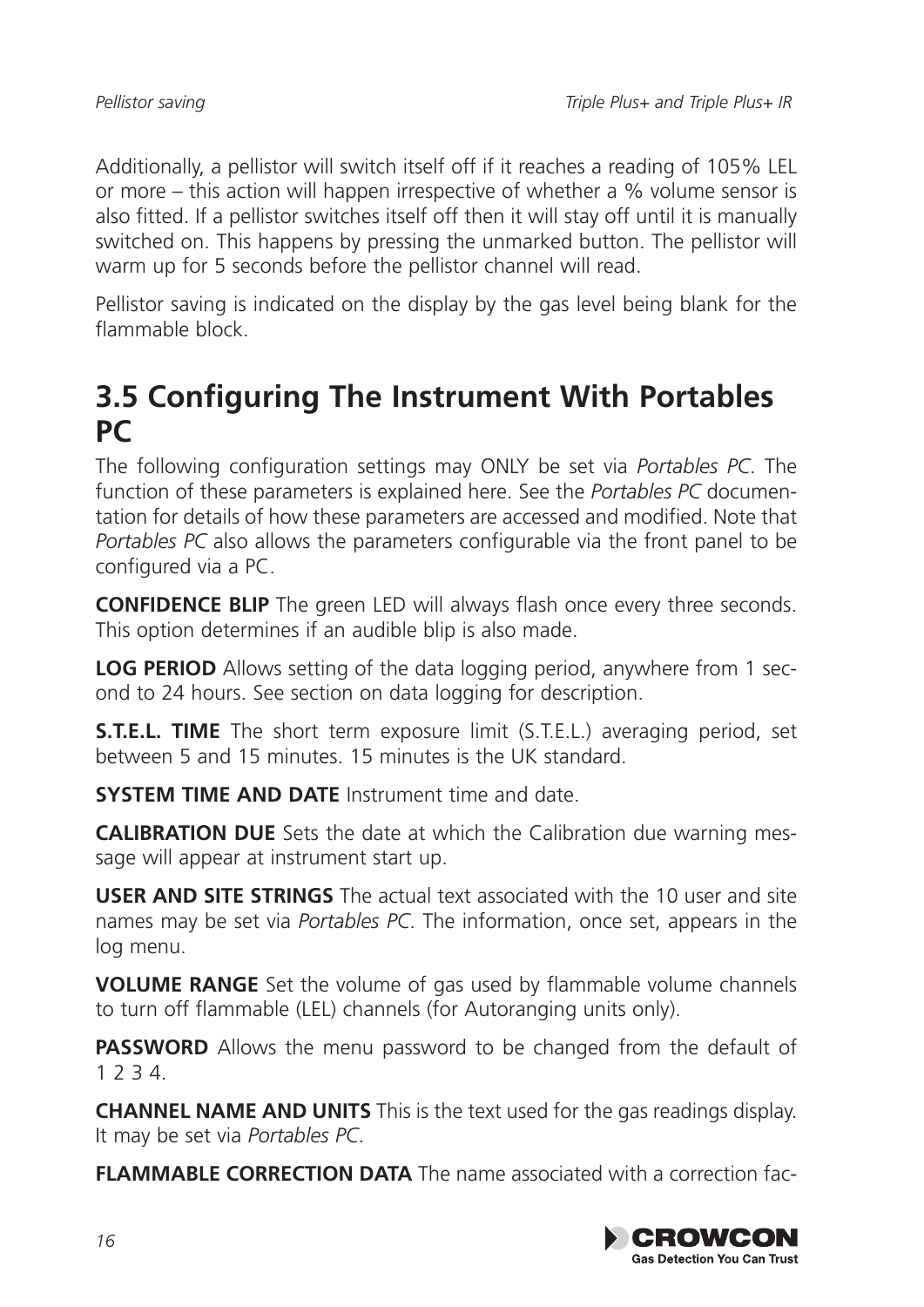tor, and the actual correction factor itself may be modified (Pellistor only).

**INSTANTANEOUS ALARM LEVELS** The gas level at which instantaneous alarms are triggered. This configuration data is available for all sensor channels with sensors having 3 rising alarm levels, except oxygen which has 2 falling and 1 rising alarm level.

**SHORT AND LONG TERM ALARM LEVELS** These parameters are only available for toxic channels, and set the level at which an exposure limit alarm will be triggered.

**ALARM MUTE** The mute function can be enabled. When this feature is enabled it is possible to access the MUTE parameter in the instrument's menu system and to mute alarms. Without enabling the Alarm Mute feature via *Portables PC* the MUTE function is not available.

**OVERRANGE OPTION** This selects the instrument's action when a sensor goes overrange. See section 2.3, Overrange.

**ZERO OPTION** By default, the ZERO option is in the passworded section of the configuration menu. It is possible to change the location of the ZERO option, and have it placed at the very top of the configuration system. If this is done, then pressing the CAL button will bring up the following list of options:

MENU EVENT LOG ZERO

**QUICKCAL GAS MIXTURE** The exact concentrations of gas in the multi-gas mixture being used with the quick calibration may be set here.

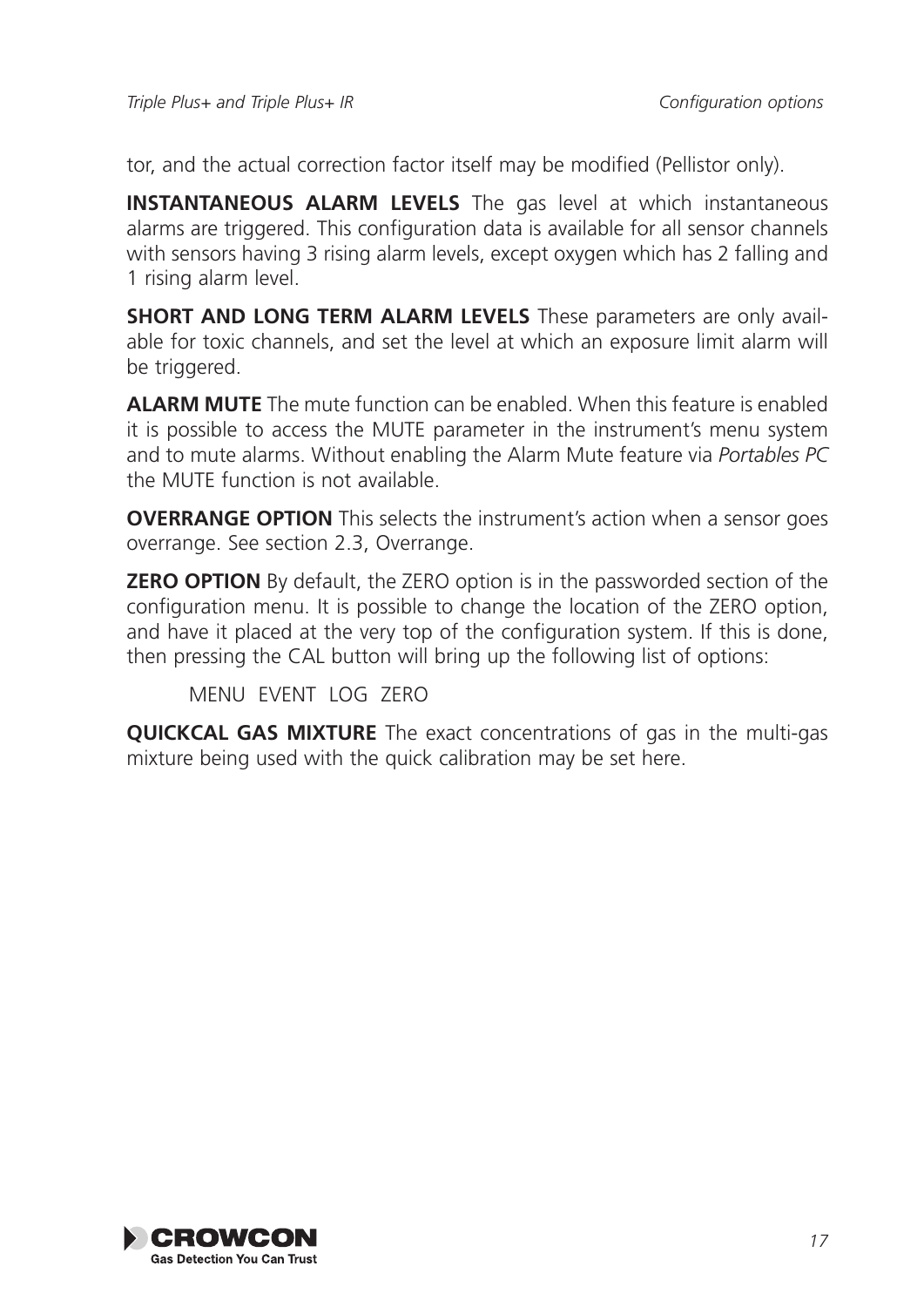## IV. Battery Charging

**The new LIBRA Lithium-ion battery pack must be charged for a full 12 hours before first use. This will ensure the life of the new battery.**

A ferrite clamp is included with the Li-ion battery pack. Install the ferrite clamp to the D.C. charging lead as shown.

The new CROWCON battery pack consists of a rechargeable Lithiumion battery pack. It has sufficient



capacity to power the instrument for 12 hours with one flammable, one oxygen and two toxic gas sensors installed. Full recharge from flat is accomplished in 8 hours.

To use Triple Plus+/Plus+ IR CHARGER/INTERFACE, locate the complete instrument in the charger housing (sprung contacts ensure connection), and observe that the red power LED glows more brightly. An overnight charge is convenient to ensure usability every day.

**Note:** when the instrument is placed into a charger or charger/interface which is fitted with the new LIBRA lithium-ion battery pack the unit will turn off and start charging. If performing calibration or maintenance work, turn the instrument on when fitted into the charger or back on again if switched off when placed in the charger.

The Charger/Interface also allows communication between the instrument and a computer.

To use Triple Plus+/Plus+ IR CHARGING UNIT, locate the instrument (do not switch it on), in the charger housing and observe that the charging indicator LED glows. A discharged instrument will draw current at the standard rate, indicated by the LED glowing red. As the battery approaches full charge, the current drops to the trickle rate and the LED switches to green. An instrument may be left at the trickle charge rate indefinitely, or removed for use.

The chargers are supplied with a mains lead for connection to a 110-240 V, 50- 60 Hz supply. Connect brown – Iive, blue – neutral, green/yellow – earth.

For DC charging (12-40 V), an optional lead is available incorporating a plug for a vehicle cigarette lighter socket. An optional interconnecting mains lead joins charger/interface units together for connection to a single outlet.

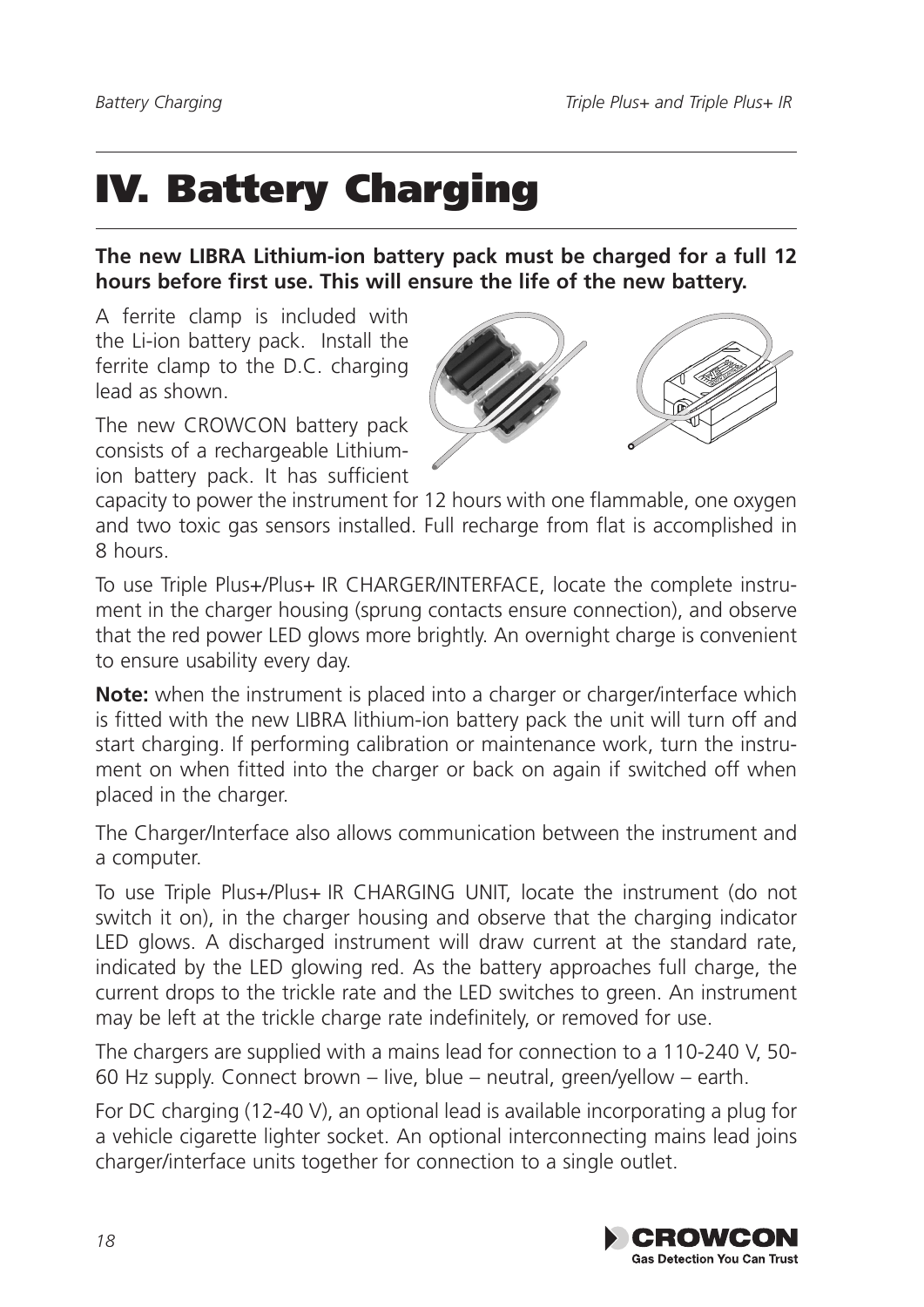**If the instrument is to remain unused for a length of time, it should be charged prior to the period of storage.**

**Due to the safety circuitry included within the Lithium-ion battery pack, the battery will discharge when the unit is not in use. Always charge fully before use, or store on charge.**

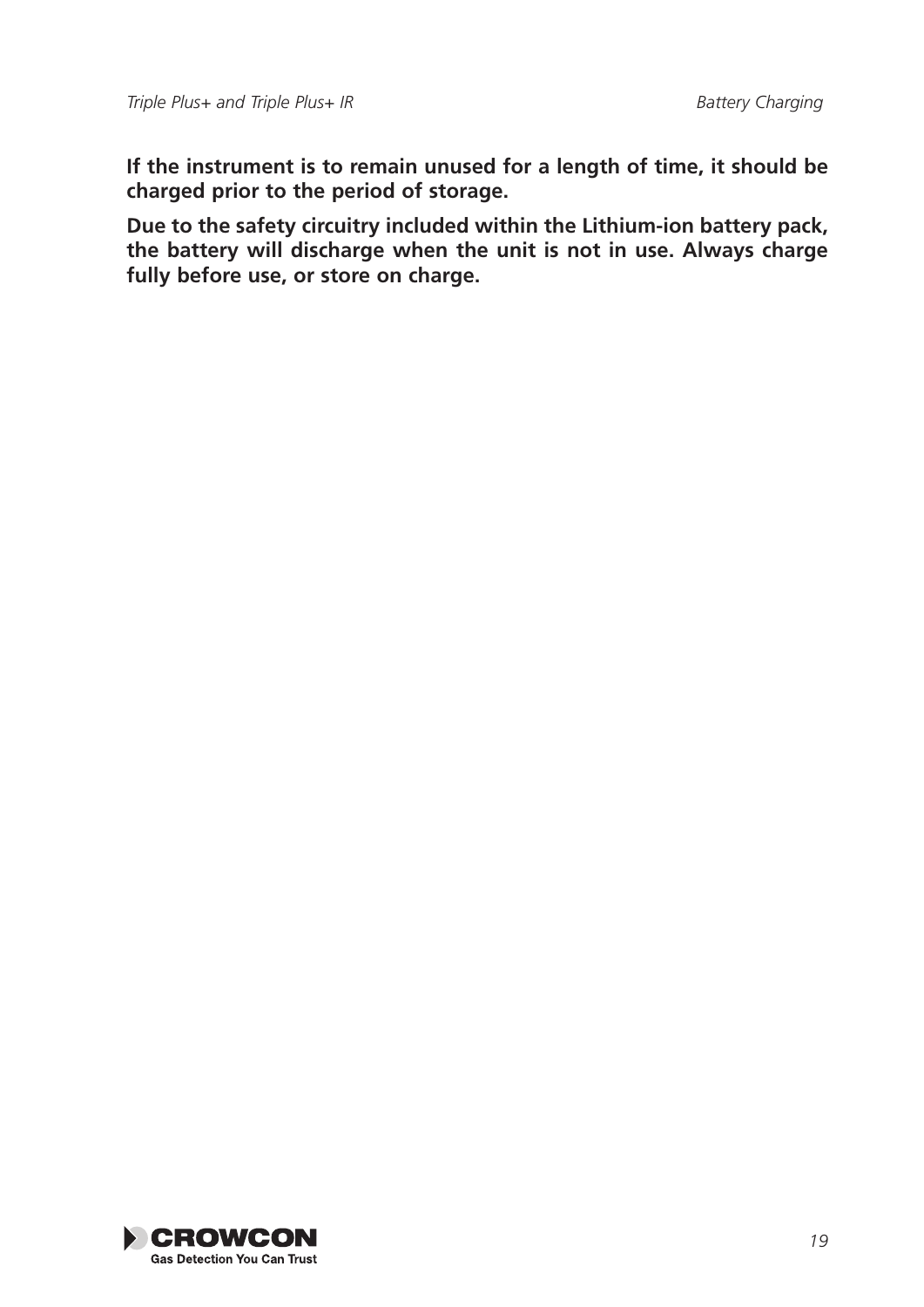## V. Data Logging

The data logging aspect of the instrument can be configured to be active when the instrument is switched on by the START menu option. Additionally, the instrument records events (such as alarms) and an event will cause the logger to be switched on.

Data is logged for all gas channels at a rate set by the log period, which is configurable via *Portables PC software*. For each channel, the maximum level (minimum in the case of oxygen) is recorded since the last reading was taken and stored in the log. Thus, even if the log period is set to 10 minutes (for example) and a brief gas hazard occurs, it will not be missed by the logger. Logged data is retained in battery-backed memory when the instrument is turned off. When the memory is filled, the new data over-writes the oldest.

A log is extracted from the instrument and saved as a file on the computer via the *Portables PC software* LogManager is then used to inspect the log. See the separate documentation for these two pieces of software for additional details.

The instrument notes the following events in the log along with a note of the channel the event is associated with (if appropriate):

Log switched on – either from front panel or by event trigger

Log switch off – either front panel or by instrument switch off

Sensor channel overrange

Instantaneous alarm 1

Instantaneous alarm 2

Instantaneous alarm 3

Short term exposure alarm

Long term exposure alarm

User triggered event (from the instrument front panel)

Change of user (from the front panel)

Change of site (from the front panel)

The instrument is capable of storing just over 6300 data logs for all channels. Events take the space of 2 logs.

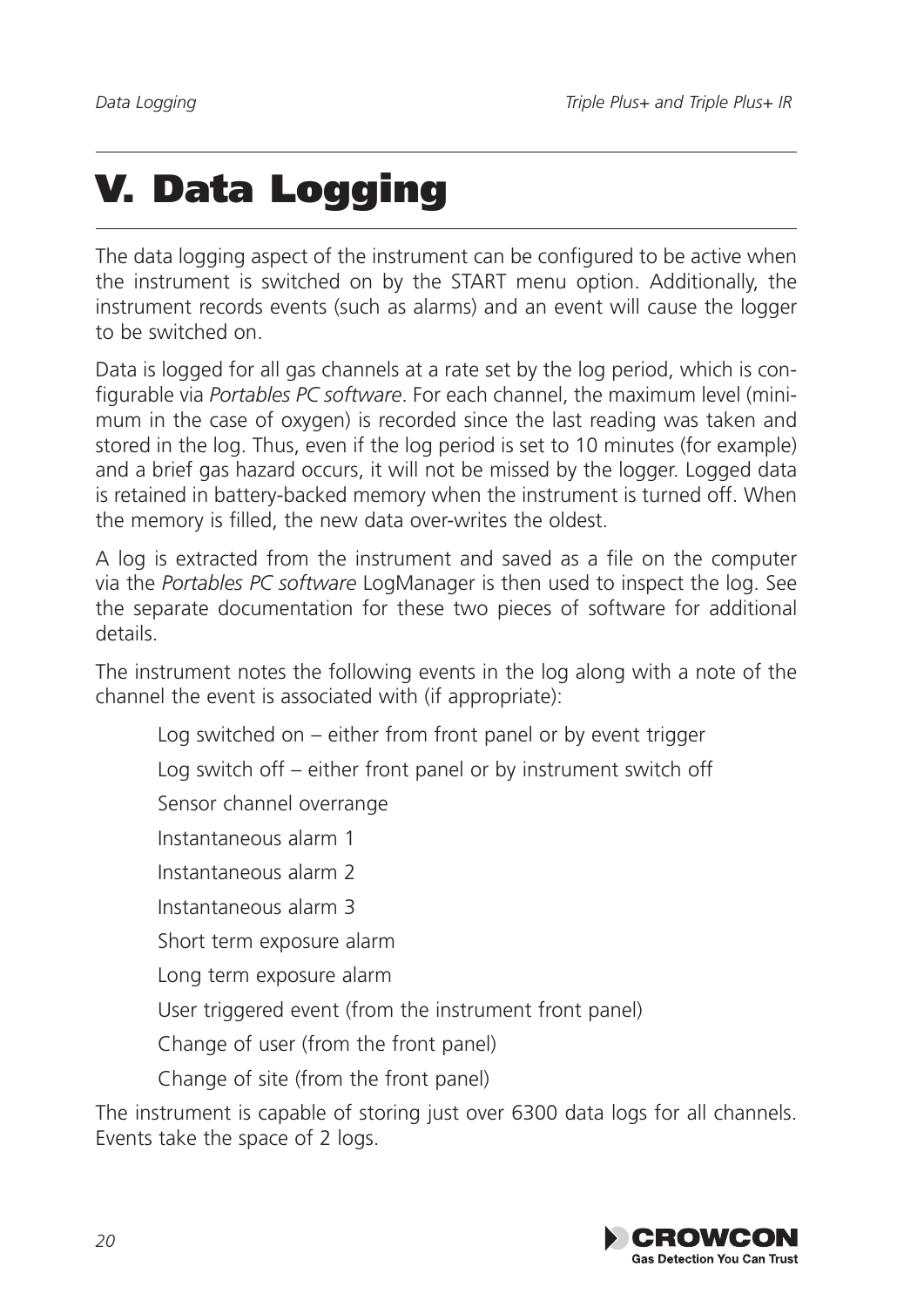## VI. Troubleshooting Guide

| <b>SYMPTOM</b>                                  | <b>DIAGNOSIS</b>                               | <b>REMEDY/CHECK</b>                                                                         |
|-------------------------------------------------|------------------------------------------------|---------------------------------------------------------------------------------------------|
| Does not switch on                              | Battery flat                                   | Recharge battery                                                                            |
| Does not switch off                             | OFF disabled                                   | Alter configuration*                                                                        |
| No audible tick                                 | Tick disabled                                  | Alter configuration*                                                                        |
| Alarm signals, no gas                           | Alarm latched                                  | Reset with UNMARKED<br>button                                                               |
| Flashing red alarm,<br>Sounder silent           | <b>INST</b> toxic alarm<br>accepted            | Reset if possible, check<br>configuration*                                                  |
| Gas reading, no gas                             | Zero drifted                                   | Zero instrument*                                                                            |
| Unstable/inaccurate<br>reading                  | Sensor failed                                  | Recalibrate or replace<br>sensor*                                                           |
| Loading Defaults mes-<br>sage on display screen | Back up battery is dis-<br>charged             | Recharge unit overnight<br>switched on in charger,<br>then re-configure and<br>recalibrate. |
| Short life from Li-jon<br>battery pack          | Low voltage output<br>from battery on start-up | Charge fully before use.                                                                    |

*\*See SETTING UP or CONFIGURING THE INSTRUMENT VIA PORTABLES PC*

*\*\* see MAINTENANCE AND CALIBRATION*

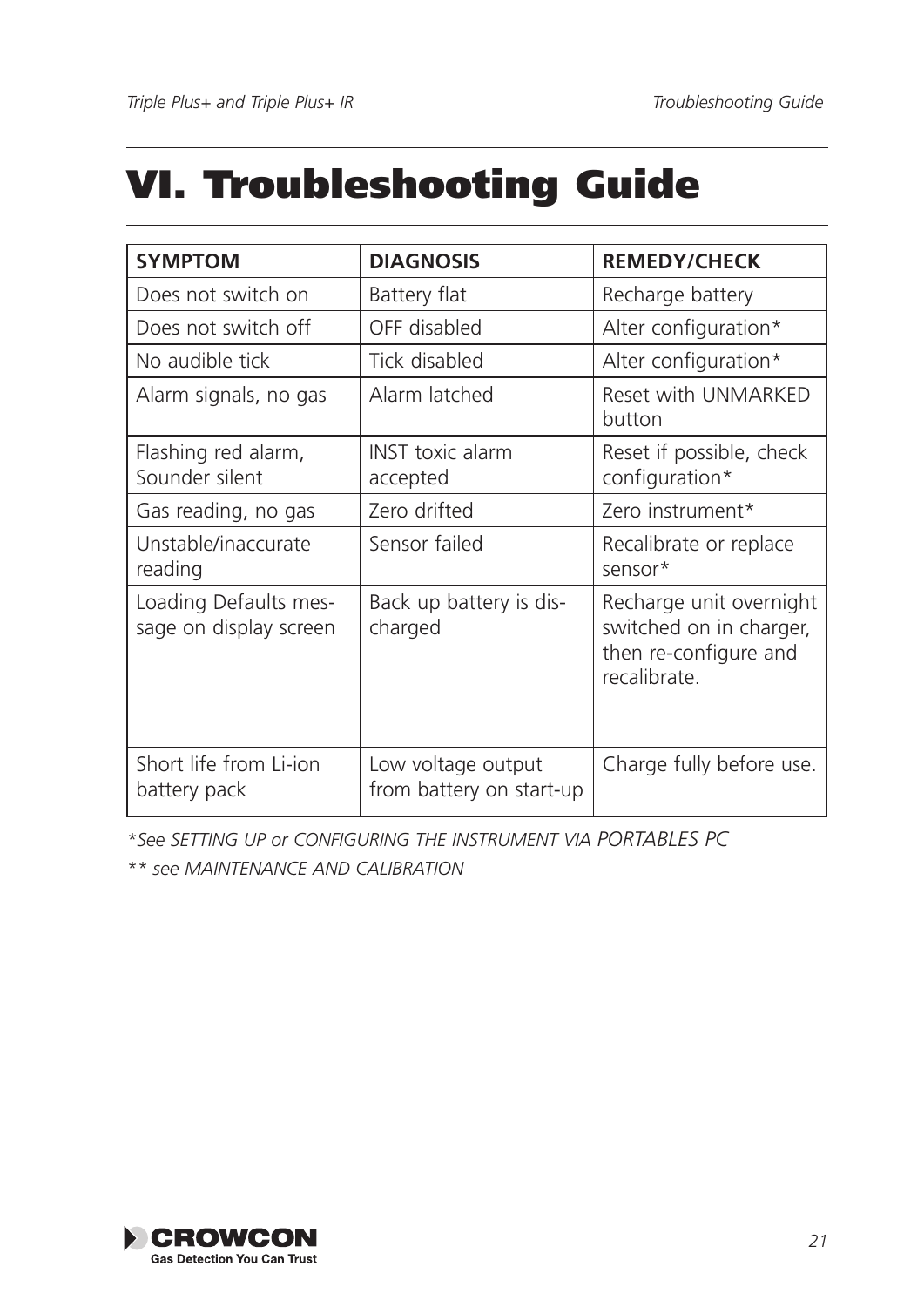## VII. Maintenance and Calibration

Crowcon recommends monthly gas response checks and a recalibration interval of 6 months. Flammable sensors will respond to hydrogen and most hydrocarbons but will only be calibrated for a specific gas, typically methane.

**Note:** when the instrument is placed into a charger or charger/interface which is fitted with the new LIBRA lithium-ion battery pack the unit will turn off and start charging. If performing calibration or maintenance work, turn the instrument on when fitted into the charger or back on again if switched off when placed in the charger.

## **7.1 Recalibrating**

Read about the 'CALIBRATE?' option in SETTING UP (CALIB) and the CALIBRATE functions in *Portables PC software* as either method may be used to adjust gain values, but a knowledge of both is helpful.

Zero the unit in clean air. Locate the aspirator flowhead under the ledge above the sensor panel and secure with the half-turn fasteners.

Starting with flammable gases and moving on to toxic, connect the appropriate cylinder of test gas to the inlet of the flow head via a flow meter. Direction of flow is marked on the flowhead. Adjust the control valve on the flow meter to achieve a flowrate of 0.5 litre/min.

Wait until the reading has stabilised on the Triple Plus+/Plus+ IR display before programming in the new level. Now shut off the valve and disconnect the supply of test gas. Aspirate fresh air through the flowhead using the rubber bulb until the reading has returned to zero. If there are signs of cross sensitivity between two or more sensors, wait for all readings to settle before proceeding with calibration of other channels.

For units with both %LEL (pellistor) and %Volume (flammable sensors) see note at end of 'CALIB' Section 3.2 (p13).

### **7.2 Replacing the Lead-Acid Battery Pack**

To change the battery pack, ensure you are in a safe, non-hazardous area. Unscrew the tamperproof screws which retain the battery hatch using a 2 mm Hex. key. Remove the hatch and tip the battery pack out. Disconnect the spade terminals. When refitting, be sure to observe the correct polarity; red wire to positive, black to negative. Replace the battery pack and hatch and secure with the tamperproof screw. Crowcon recommends fitting the new Li-ion battery pack when replacing a lead-acid battery that has reached the end of its useful life. Alternative batteries, other than the Crowcon Li-ion battery pack, should not be used because they will invalidate approvals and may impair performance.

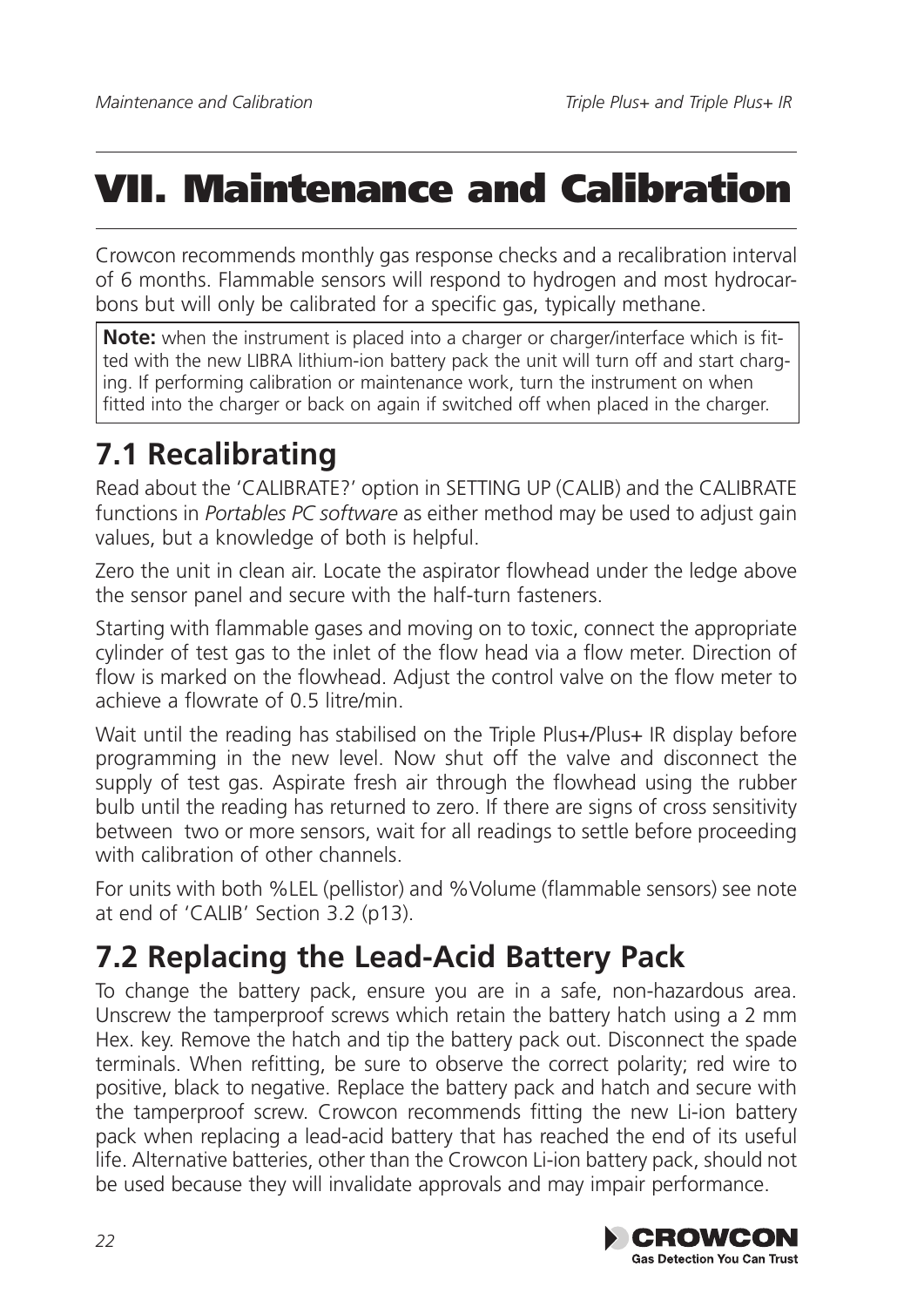### **7.3 Fitting the Lithium-ion Battery Pack**

*The Li-ion battery pack may be used with ATEX/IECEx certified instruments. Approval is pending for the use of the Li-ion battery pack with UL certified instruments.*

To change the Lead-acid battery pack to a Li-ion battery, ensure you are in a safe, non-hazardous area. Unscrew the tamperproof screws and remove the hatch and battery as in Section 7.2.

Remove the Li-ion pack from the box, connect the terminals as indicated on the new pack and place the bottom edge of the hatch into the base unit. Close the hatch and fasten the screws.

#### **N.B. Ensure the new pack is charged for at least 12 hours PRIOR TO FIRST USE.**

### **7.4 Replacing a sensor module**

Disconnect the battery pack. Unclip the shoulder strap and remove the two upper case fixings with a 3 mm Hex. key. Lift the lid assembly from the base and lay the instrument on its side, lid face down. Remove the two lower case fixings, and then two more next to the D-rings Then split the halves, and lay them alongside the lid. All circuit boards should now be facing up.

Identify the sensor module to be replaced and disconnect the flexible pcb from it by lifting the shroud from the header and pulling gently on the tail. Remove the two Pozi-drive screws and the old sensor module.

Remove the old gasket/membrane assembly. Fit the new components accordingto a reverse of the above procedure ensuring that the shroud is pushed home over the header to grip the flexible pcb tail securely. Fit the lower case shells together ensuring that the strap pins and captive nuts are located in the recesses of the side flanges, and that the gasket strip has not been displaced.

WARNING:if the nuts are slightly rotated and not sitting deep in the recesses, the case halves will be wedged apart allowing moisture to enter the instrument. Taking care not to trap any of the leads, push the lid back onto the base and secure with the fasteners. Reconnect the battery pack.

Triple Plus+/Plus+ IR sensor modules are supplied from the Crowcon factory and will identify themselves to the instrument when it is switched on. New sensor modules require calibration when fitted to a new instrument.

If any further maintenance is required, the instrument should be returned to Crowcon or a Crowcon Service Agent.

### **7.5 Back-up memory**

Crowcon recommend that an instrument is turned on for at least 2 hours each month to retain back-up memory.

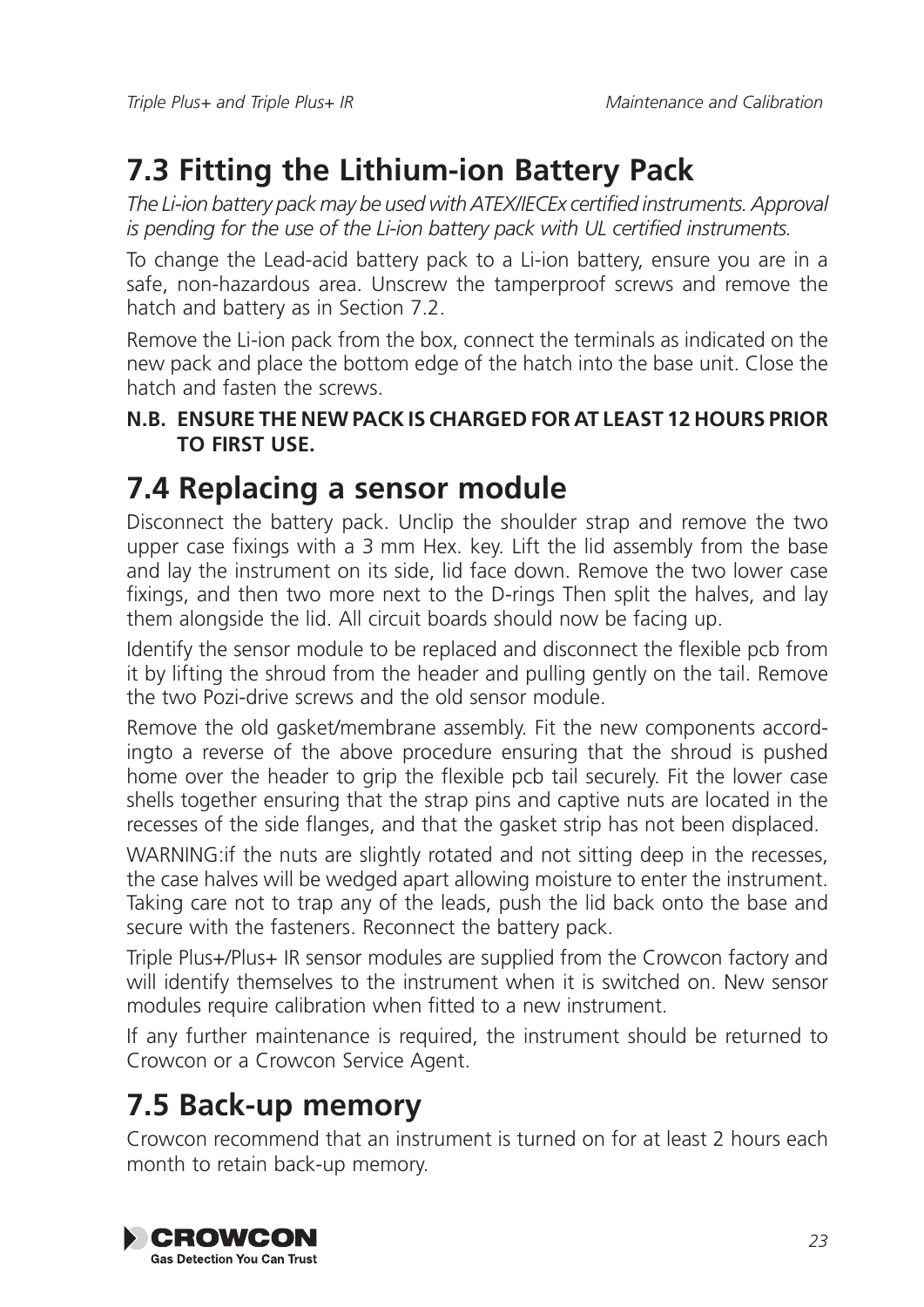## VIII. Limitations of Use

|                                     | LONG TERM STORAGE LIMITS |                | <b>OPERATING LIMITS</b> |                |
|-------------------------------------|--------------------------|----------------|-------------------------|----------------|
|                                     | min                      | max            | min                     | max            |
| <b>TEMPERATURE</b>                  | 0°C                      | $20^{\circ}$ C | $-10^{\circ}$ C         | $50^{\circ}$ C |
| <b>PRESSURE</b>                     | 900 mbar                 | 1100 mbar      | 900 mbar                | 3 bar          |
| <b>HUMIDITY</b><br>(non condensing) | 15%RH                    | 90%RH          | 20%RH                   | 90%RH          |

INGRESS PROTECTION – IP65

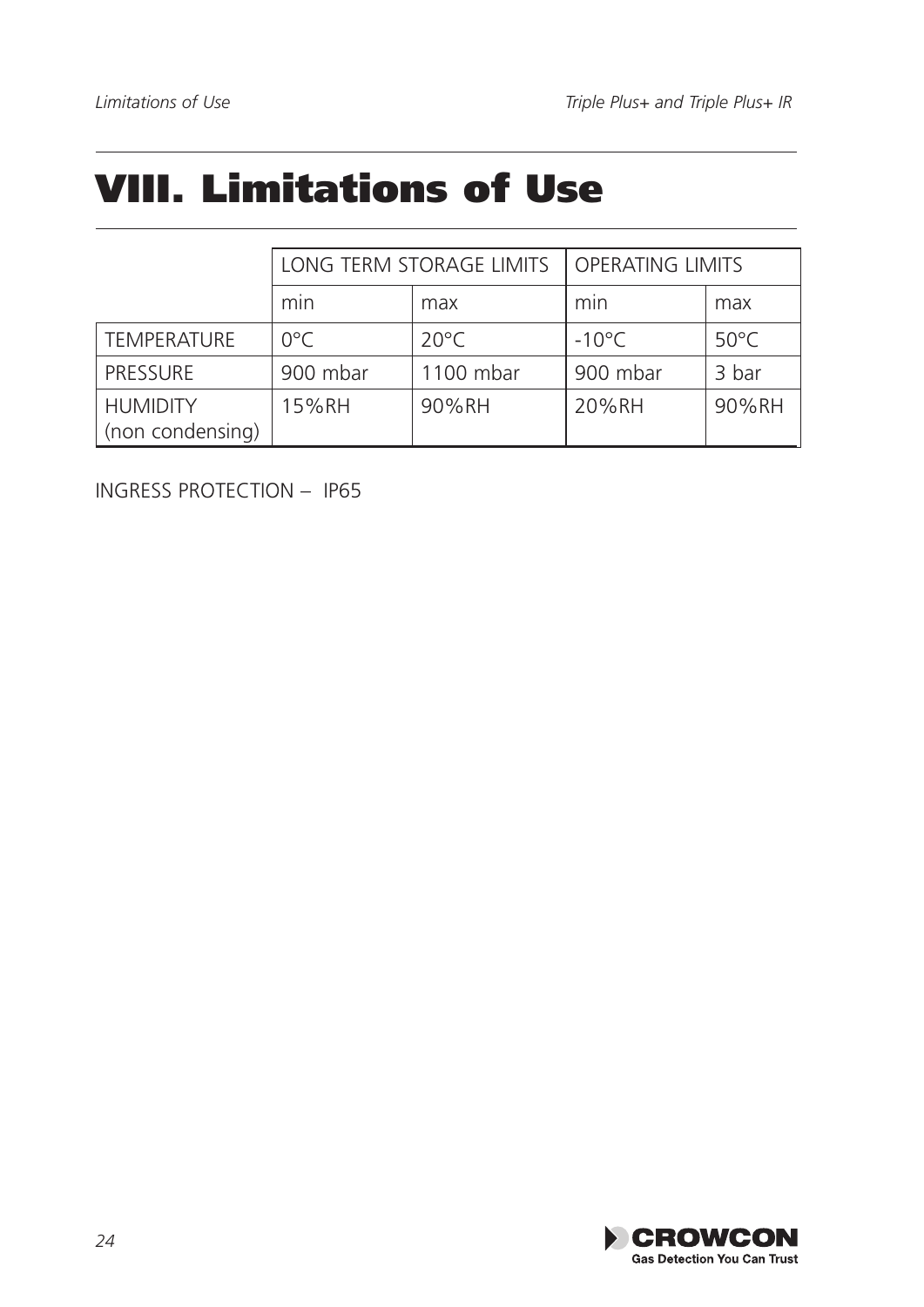## IX. Accessories and spares

### **Accessories list**

| Description                                            | Crowcon<br>part number |
|--------------------------------------------------------|------------------------|
| Carrying case and belt                                 | C <sub>01297</sub>     |
| Aspirator probe (1 metre long)                         | C01097                 |
| Extra aspirator hose (to extend normal 2 metre length) | M04032                 |
| Aspirator and pouch                                    | C01685                 |
| In-line filter and water-trap assembly                 | FIL29001               |
| Computer interface lead 9 way                          | C01327                 |
| Charging lead for vehicle cigarette lighter socket     | C01296                 |
| Baffle plate (to protect sensor apertures)             | C01325                 |
| Charger 12-40VDC no power pack                         | C01546                 |
| Charger and UK 230V power pack                         | C01547                 |
| Charger and EU 230V power pack                         | C01548                 |
| Charger and US 110V power pack                         | C <sub>01549</sub>     |
| Charger Interface II - UK                              | C01436                 |
| Charger Interface II - USA                             | C01437                 |
| Charger Interface II - Europe                          | C01438                 |
| Portables PC Software CD                               | C01832                 |

#### **Spares list**

| General Spares                                                                        |           |
|---------------------------------------------------------------------------------------|-----------|
| Membrane switch protector (sheet of 2)                                                | M05809    |
| Carrying strap                                                                        | C01323    |
| Main PCB English                                                                      | S011298/E |
| Main PCB French                                                                       | S011298/F |
| Main PCB Dutch                                                                        | S011298/D |
| Safety component PCB                                                                  | S011301/3 |
| Sounder                                                                               | S011300   |
| Lithium-ion battery pack (for ATEX/IECEx approved units<br>built after February 2010) | C01006    |
| Spare lithium-ion battery pack (For ATEX/IECEx units<br>built before February 2010)   | C01007    |

#### **Triple Plus+ only**

#### **Sensor assemblies:**

| 0-100% LEL methane/flammable | S011375/AA |
|------------------------------|------------|
| 0-100% vol methane           | S01423     |
| 0-50 ppm hydrogen sulphide   | S01240     |
| 0-500 ppm carbon monoxide    | S01241     |
| 0-10 ppm sulphur dioxide     | S01242     |
| 0– 5 ppm chlorine*           | S01243     |
| 0-10 ppm nitrogen dioxide*   | S01244     |

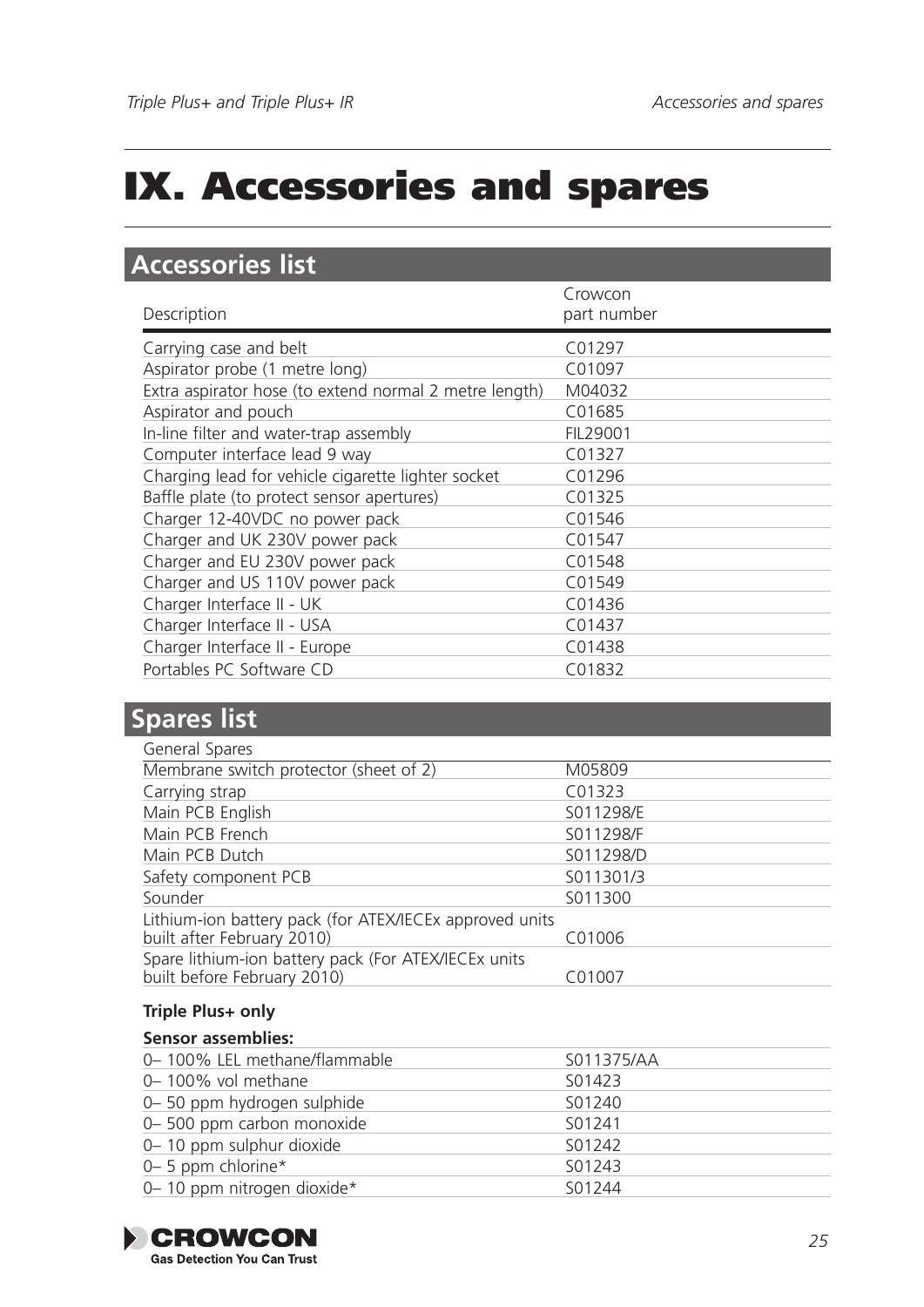| 0-100 ppm nitric oxide       | S01245  |
|------------------------------|---------|
| 0-25% vol oxygen             | S011371 |
| 0-10ppm hydrogen chloride*   | S01724  |
| 0-25ppm hydrogen cyanide     | S01725  |
| 0-50ppm ammonia              | S01726  |
| 0-2000ppm hydrogen           | S01250  |
| 0-2ppm phosphine             | S01252  |
| 0-100ppm volatile organics** | S011367 |
| 0-10ppm ethylene oxide       | S011366 |
| 0-10ppm hydrogen fluoride    | S01832  |

#### **Triple Plus+ IR only**

#### **Sensor assemblies:**

| S011316/U                                                                       |
|---------------------------------------------------------------------------------|
| S011316/A                                                                       |
| Sensor Module Methane Dual Range 0-100% LEL & 0-100% Volume (ATEX)<br>S011317/A |
| S011318                                                                         |
| S011319                                                                         |
| S011320                                                                         |
| S011321                                                                         |
| S011322                                                                         |
| S011323                                                                         |
| S011790                                                                         |
| S011792                                                                         |
| E01823                                                                          |
|                                                                                 |

Note: IR sensors should not be fitted in and will not be recognised by standard Triple Plus+ units.

For additional spares please contact Crowcon

\*Readily absorbed gases – they will not be detected if an aspirator or hose are used and are unsuitable for use in pumped instruments.

\*\*This broad range sensor has a high level of cross sensitivity and it can be used to monitor many gases.

For additional spares please contact Crowcon

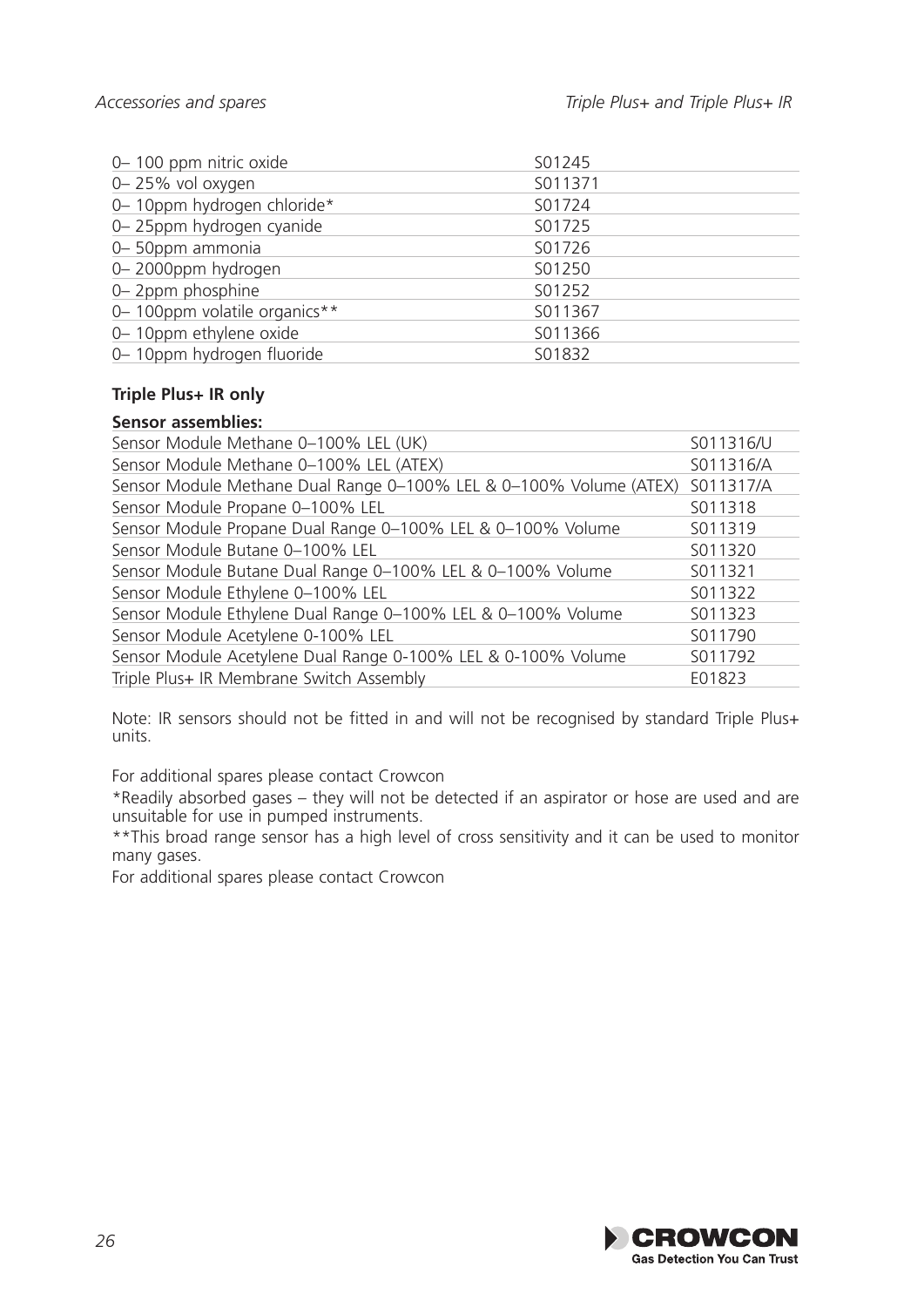## Appendix 1 – Pumped version (optional)

The internal pump, when used in conjunction with the external aspirator flowhead and sampling tube, enables the Triple Plus+/Plus+ IR to monitor inaccessible atmospheres. It offers a consistent flowrate and is not fatigued, unlike the manual hand bulb.

The pump mode may be defined within the calibration menu to be either pump GO or STOP. This enables the instrument to be used in either pumped or diffusion monitoring mode. See the SETTING UP section above for details on how this can be configured. Additionally, it is possible to control the pump via the programmable button as described in section 3.2, Configuration Options.

If the STOP pump mode is selected the pump will not run, and the aspirator flow head and tubing must be removed to enable gas to enter the sensors by diffusion.

If the GO pump mode is selected the pump will now run and the aspirator flow head should now be fitted. Ensure that flexible tubing connects between the pump inlet nozzle on the side of the instrument and the outlet ('BULB' side) of the flow plate. The sample tube should be connected to the 'INLET' side of the flowhead.

The pump mode is remembered while the instrument is switched off.

On increasing the length of the sample tube, the response time will be affected and some gases may be absorbed, e.g. chlorine. Add approximately 1.5 seconds per metre of sample tube for gas to reach the instrument (4 mm I.D. tube). Be careful not to suck water or dust into the instrument, and avoid kinking the sample tube. If the flow is blocked for any reason, the pump is automatically stopped, and the warning message 'PUMP FLOW FAIL' appears on the display. Attend to the blockage and then restart the pump by pressing the right hand button. (The Crowcon Water Trap may be used when there is the danger of water ingress). The pump draws power from the Triple Plus+/Plus+ IR battery pack and so reduces the operating time between recharge. With one flammable sensor installed, the battery life will be around 9 hours, compared to 12 hours without the pump running.

When the instrument is being calibrated from a pressurised gas source, the pump should always be switched off.

**Please note: Pumped units will drain batteries faster than those without, or those with pumps that are not used continuously.**

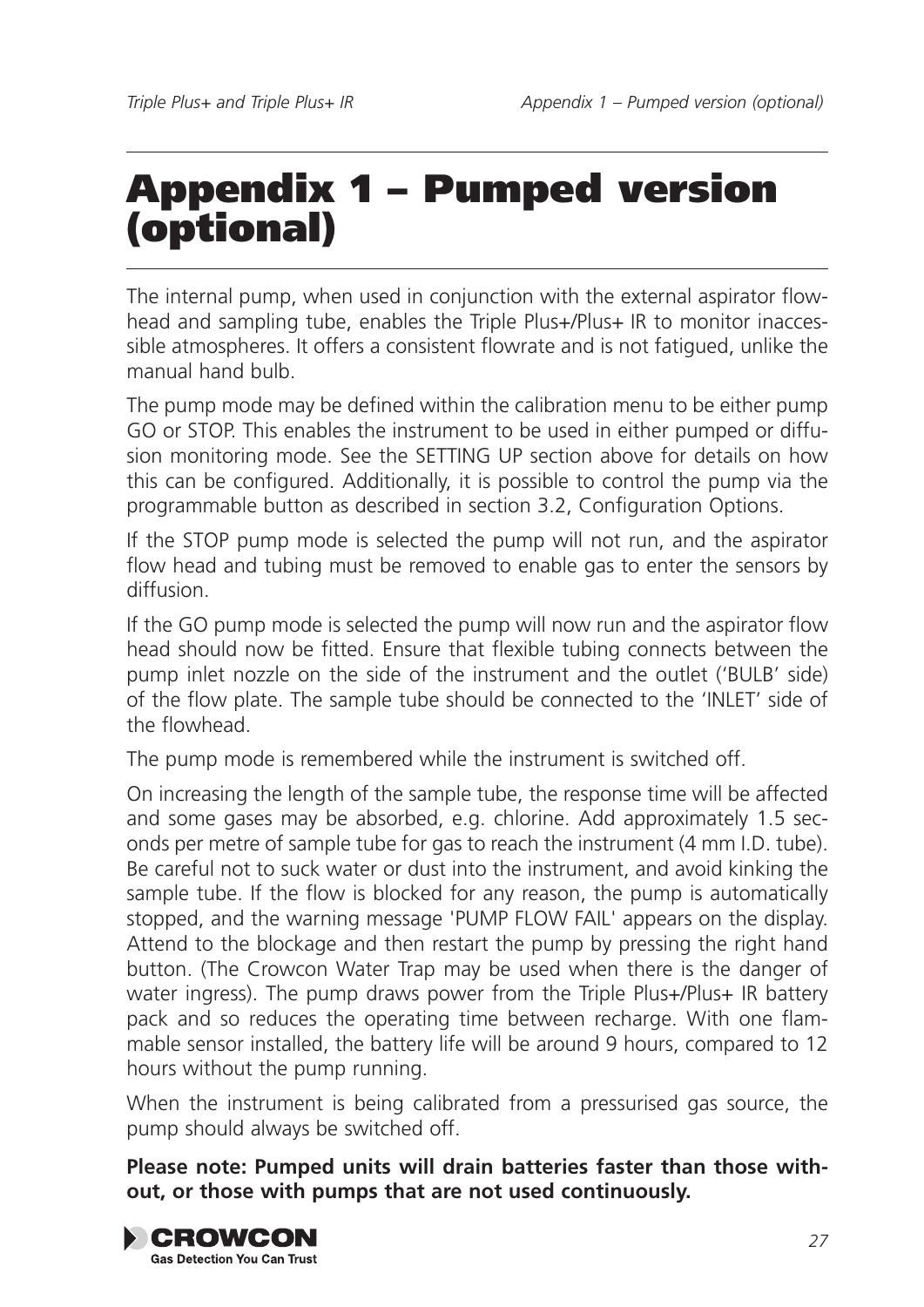## Appendix 2 – Default Flammable Correction Factors

| Gas              | Correction with<br>respect to methane | Correction with<br>respect to pentane | 3 character name |
|------------------|---------------------------------------|---------------------------------------|------------------|
| Pentane          | 2.0                                   | 1.0                                   | <b>PEN</b>       |
| Methane          | 1.0                                   | 0.5                                   | CH <sub>4</sub>  |
| <b>Butane</b>    | 1.7                                   | 0.9                                   | <b>BUT</b>       |
| Propane          | 1.4                                   | 0.7                                   | <b>PRO</b>       |
| Hydrogen         | 0.9                                   | 0.5                                   | H <sub>2</sub>   |
| Toluene          | 2.7                                   | 1.4                                   | <b>TOL</b>       |
| Ethanol          | 1.6                                   | 0.8                                   | <b>ETH</b>       |
| Petrol<br>Vapour | 2.5                                   | 1.3                                   | PET              |
| Ammonia          | 0.7                                   | 0.4                                   | NH <sub>3</sub>  |
| Methanol         | 1.3                                   | 0.7                                   | <b>MTL</b>       |
| LPG              | 1.4                                   | 0.7                                   | <b>LPG</b>       |
| Propanol         | 2.0                                   | 1.0                                   | PRL              |

#### **This information is for the Triple Plus+ model ONLY**

Note that these correction factors apply to VQ32 pellistor sensor modules. The factors only apply to the Triple Plus+ and may differ if an alternate sensor module is fitted to the instrument.

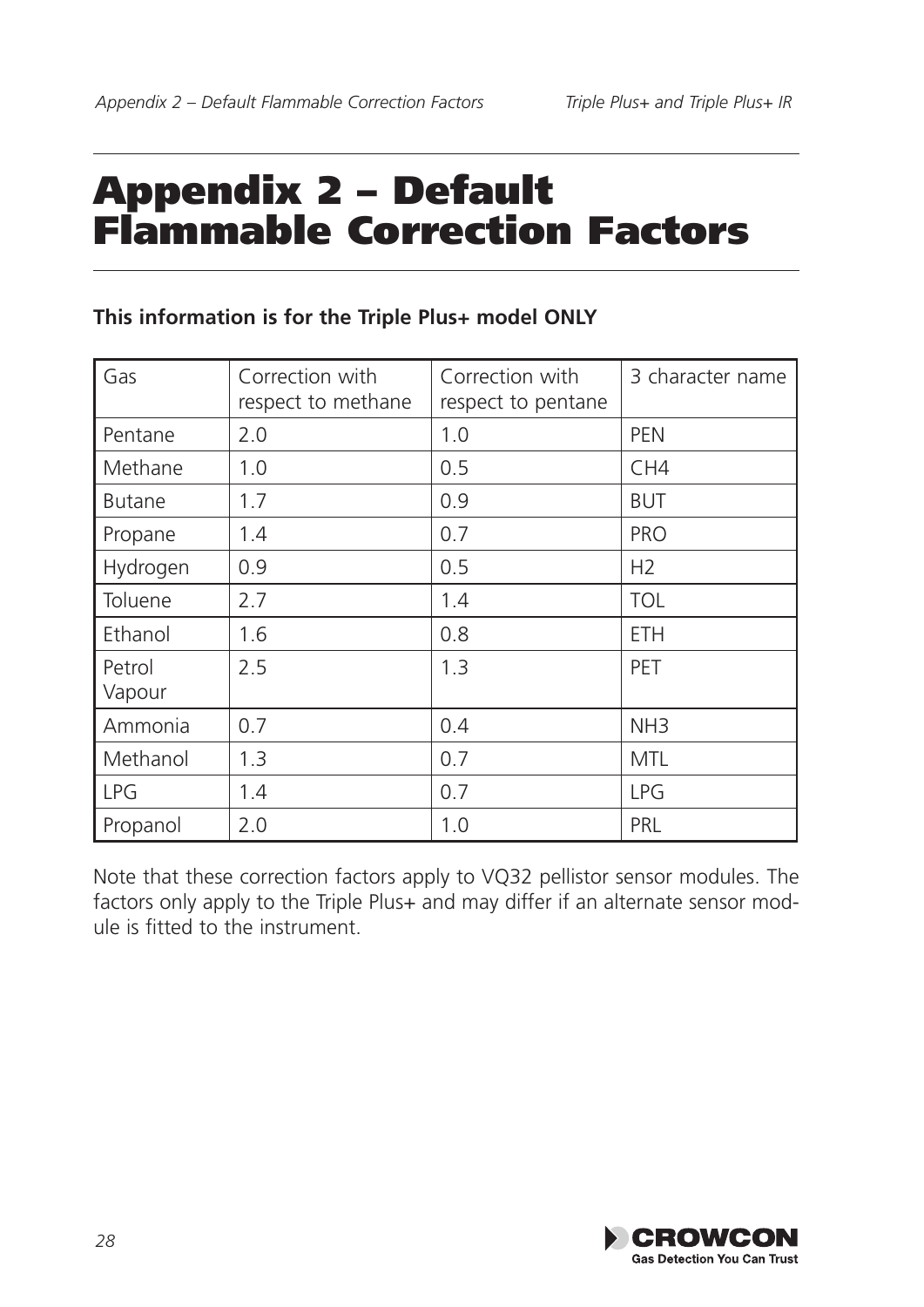## Appendix 3 – Front Panel Text Items

This Appendix lists all the possible values the front-panel configuration parameters may take.

**Top level** configuration items – accessible by pressing the CAL button:

Text Description

- MENU Enter configuration menu, passworded
- LOG Enter data logging menu
- ZERO\* Zero all channels
- EVENT Mark event in the data log

*\*Only present at this level if so selected via Portables PC.* 

**MENU** level configuration items:

Text Description/Options

- ALARM Select alarm mode: INSTANT, ALL ACTIVE, TWA ONLY
- BUTTN Select programmable button function: NOTHING, NORMAL, AVERAGE, TWA TOXIC, PEAK HOLD, PUMP, SILENT ALARMS
- CALIB Calibrate selected channel
- DISPY Select display mode: NORMAL, AVERAGE, OFF, TWA TOXIC, PEAK HOLD
- FLAMM Select flammable correction factor: NO CORRECTION, …
- LEVEL Allows setting of flammable alarm 1, 1% L.E.L. and alarm 2 level
- LIGHT Select backlight timeout: ALWAYS ON, NO TIMEOUT, 10, 20 or 30 MINUTE TIMEOUT
- MUTE Select SILENT ALARMS or AUDIBLE ALARMS
- OFF Select instrument switch off mode :OFF ENABLED, OFF DISABLED
- PUMP Pump on or off: GO, STOP
- START Start up options: NOTHING, LOG, ZERO, ZERO & LOG
- TIME Allows edit of instrument time (hours and minutes)
- ZERO\* Zero all channels

*\*Only if not selected to be at the higher level (via Portables PC).* 

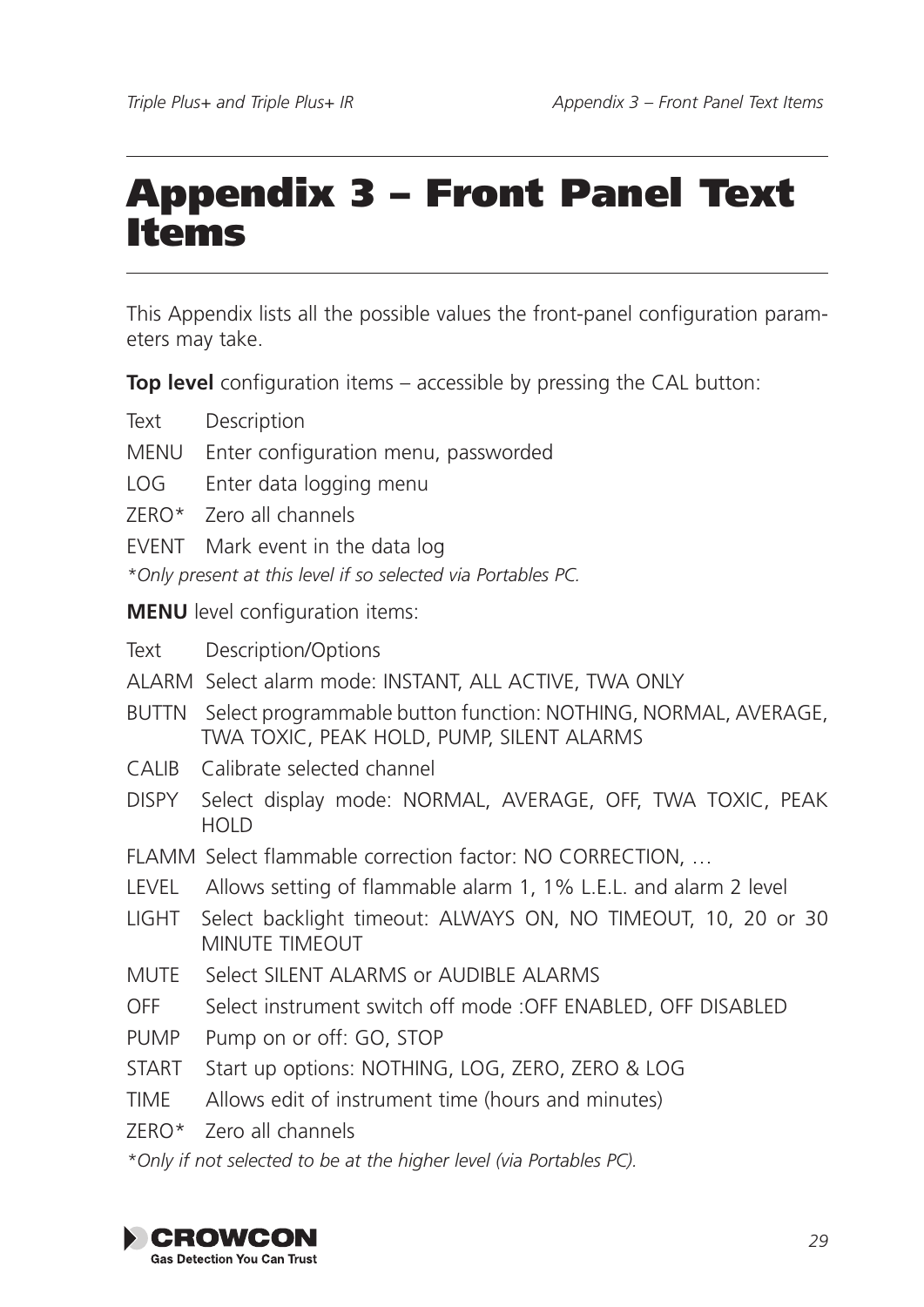*\*\*Only if MUTE function enabled (via Portables PC).* 

**LOG** level configuration items:

Text Description/Options

START\* Start data logging

STOP\*\* Stop data logging

SITE Select site: Site 1, Site 2, …. Or string programmed via *Portables PC*

Select user: User 1, User 2, ... Or string programmed via *Portables PC* 

*\*This option is only present if the logger is currently stopped.* 

*\*\*This option is only present if the logger is currently on.* 

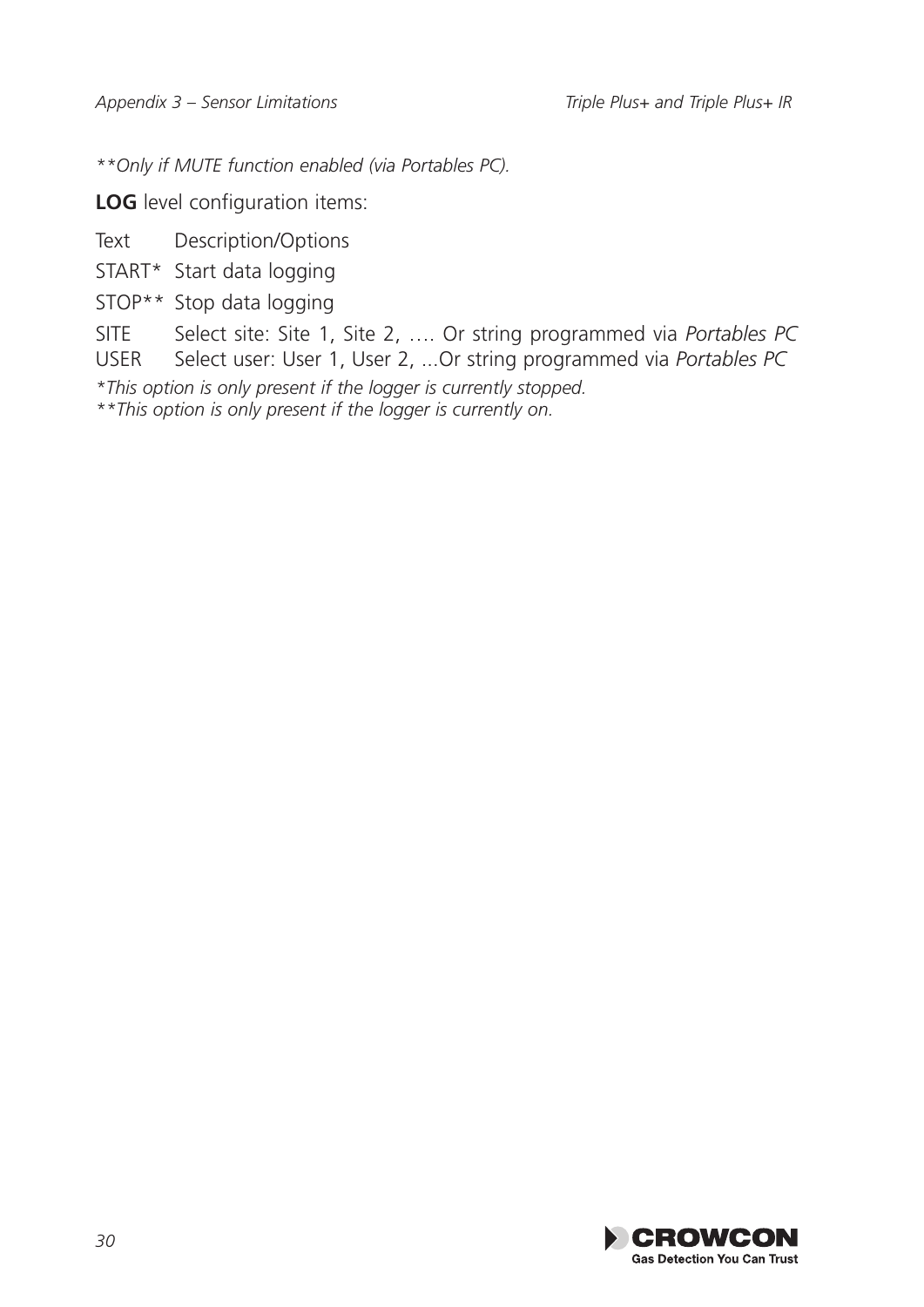## Appendix 4 – Sensor Limitations

The instrument is not suitable for use in ambient temperatures above 50°C and electrochemical toxic gas sensors may be degraded at these temperatures.

Water should not be allowed to collect on the sensors as this may impede gas diffusion. Use with care in wet or humid environments where water may condense on the sensors, and check response after use.

Persistent exposure to high levels of toxic gas can shorten the life of toxic sensors. Toxic sensors may also be cross-sensitive to gases other than their specific target gas, and hence the presence of other gases may cause the sensor to respond. If unsure, contact Crowcon or your local agent.

Use of high power radio transmitters in close proximity to the instrument may exceed RFI immunity levels and cause erroneous indications. If such problems are experienced, remove antennae to a reasonable distance from the instrument (e.g. 30 cm).

Standard Triple Plus+ units detect flammable gases using a catalytic flammable sensor which operates in the presence of oxygen. It is advisable to check the oxygen concentration as well as the flammable gas concentration before entering a confined space. Oxygen levels below 10% will reduce a flammable gas reading.

The performance of catalytic sensors may be permanently degraded if exposed to silicones, sulphur containing gases (such as H<sub>2</sub>S), lead or chlorine compounds(including chlorinated hydrocarbons).

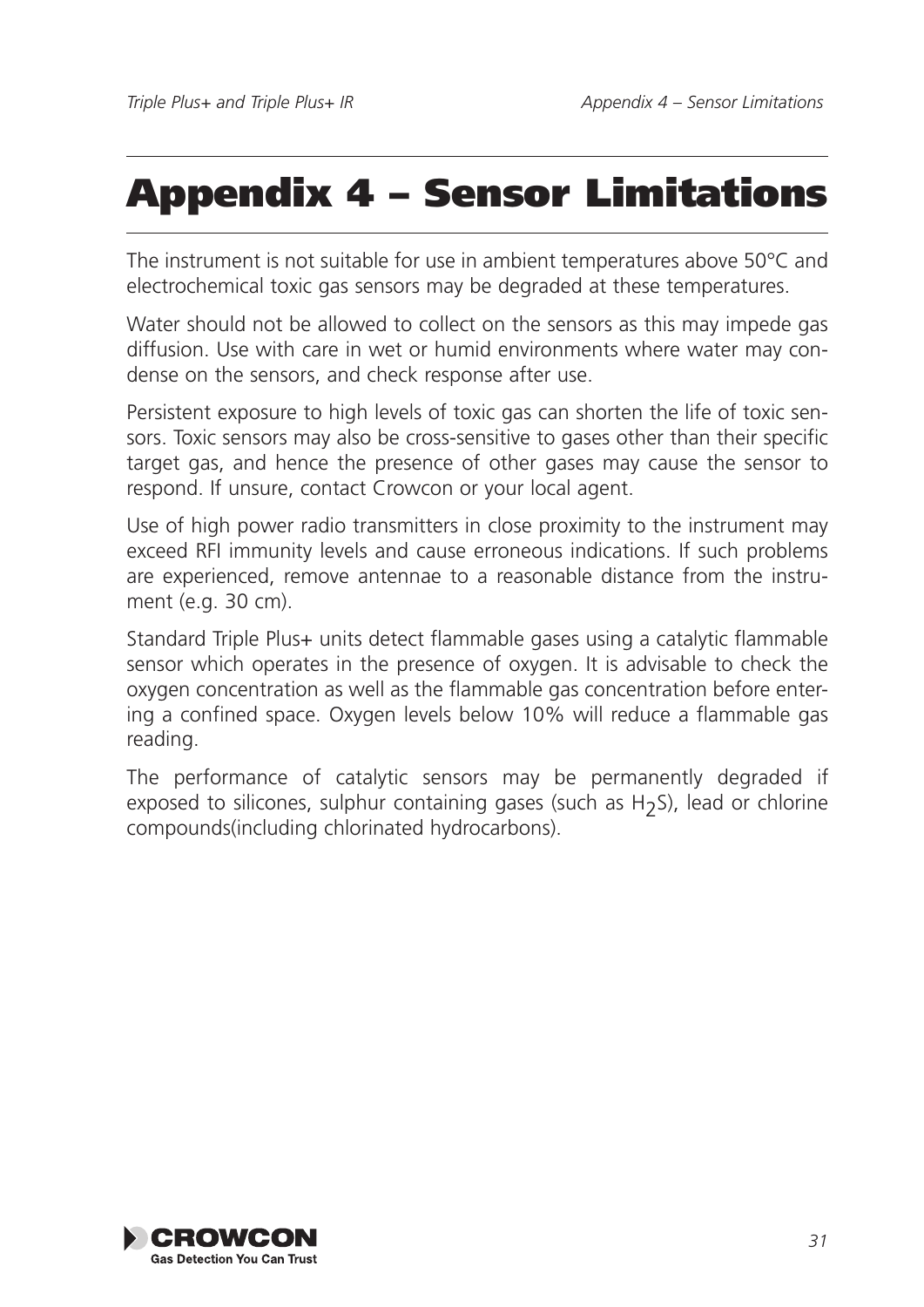## **Appendix 5 - Menu Map**